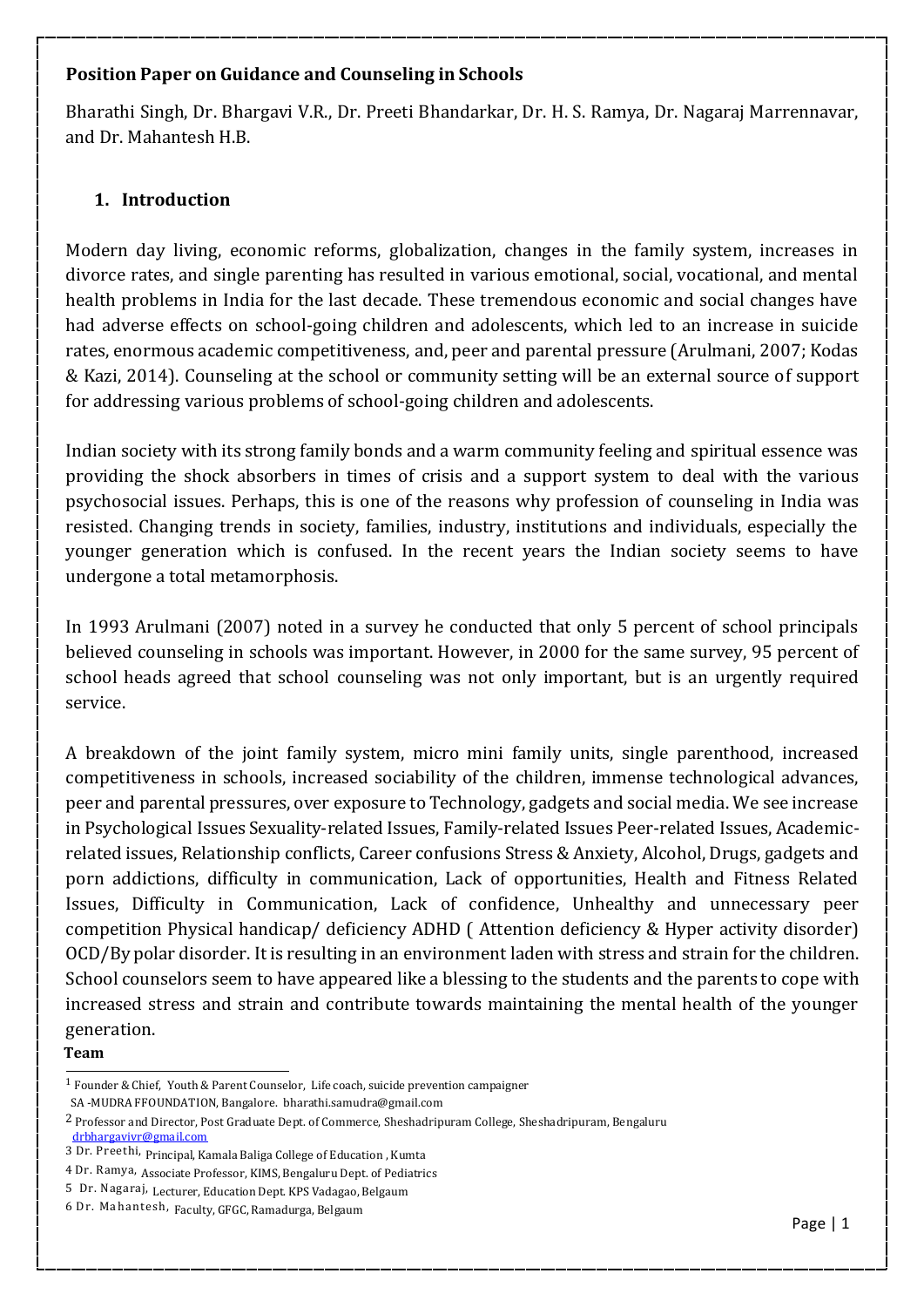### **Relevance of Guidance and Counseling in School education**

Guidance and counseling in the modern age have become escalated needs because of a multiplicity of problems that the individual faces in important domains of life. The terms guidance and counseling are used interchangeably. Guidance is a broader term which includes counseling as one of its services. It means help or advice to deal with the complex problems linked with your work, education, personal relationship and making into easier ones. Guidance is regarded as a conceptualized programme of activities that offers a gateway out to the existing problems in the present era of complex scientific and technological developments. The aim of guidance and counseling is to assist behavior change, enhance coping skills, promote decision making, improve the relationship and to facilitate users' potential.

Guidance is needed wherever there are problems. The need and importance of guidance are as follows.

- Self-understanding and self-direction: Guidance helps in understanding one's strength, limitations and other resources. Guidance helps individual to develop ability to solve problems and take decisions.
- Optimum development of individual
- Solving different problem of the individual
- Academic growth and development
- Vocational maturity, vocational choices and vocational adjustments
- Social personal adjustment
- Better family life
- Good citizenship
- Conservation and proper utilization of human resources
- National development

Guidance and Counseling program aims to fulfill the following needs of students in the school system.

**1) Educational Guidance Need**: In educational guidance the emphasis is on providing assistance to students to perform satisfactorily in their academic work. Other needs include selection of appropriate course of study, overcome learning difficulties, foster creativity, and improve levels of motivation and so on.

**2) Vocational Guidance Need**: Students also need guidance in selection of a vocation and preparation for the same. Vocational guidance enables students to acquire information about career opportunities, career growth and educational/ training facilities.

**3) Personal, Social and Emotional Guidance Need**: Guidance concerned with personal need of individuals enable them to adjust themselves to their environment so that they become productive and efficient human being. The main purpose of social guidance is to make individual's effective and responsible citizen by enabling them to contribute to the society, assume leadership, conform to social norms, develop healthy and positive attitude towards different sections of the society, etc. Guidance also helps individuals in attaining emotional maturity. In addition, guidance services also assist individuals in maintaining health, both mental and physical and spending leisure time more meaningfully by developing good hobbies.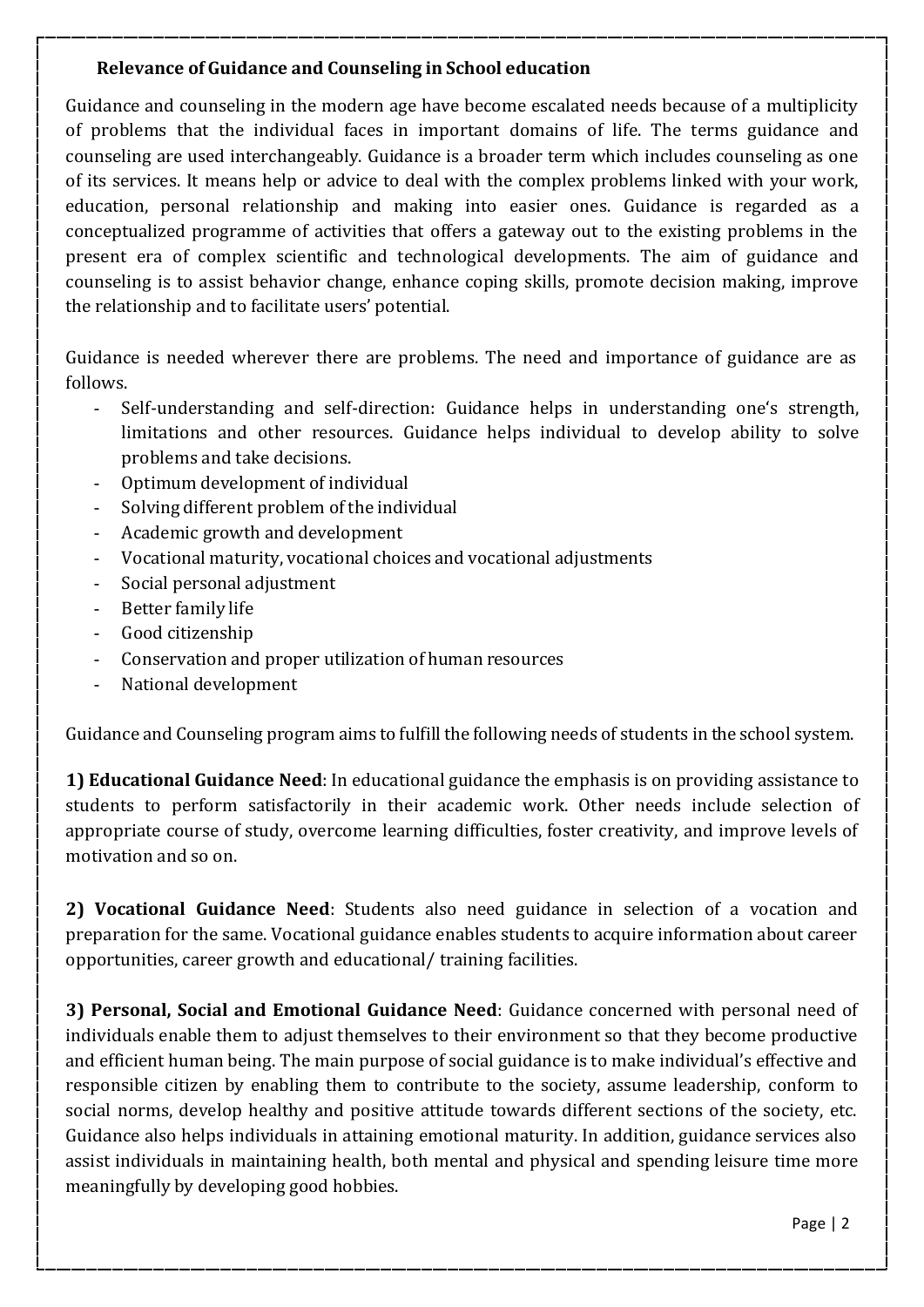Guidance and counseling help to recognize and understand about one's talents and abilities, help to develop an optimistic outlook for removal of undesirable traits, it aids to develop resourcefulness and self-direction in adapting to changes in society. Guidance and counseling earn recognition through their services rendered in enhancing human happiness by being healthier, more productive, attain valuable lesson and also eliminate later stage problems. The major aim of guidance and counseling services is to encourage students' academic, social, emotional and personal development. These are thus, an integral component of education as well. Guidance and counseling have become very imperative for young children and schools have a massive role in fetching out the best in children, as at today's time young minds need guidance to polish their personality and also help to attend to the physical, social, psychological, educational and vocational needs of the school students who go a long way to remove impediments of learning (Dhami, 2020).

Every student is unique with learning ability and interest areas which may have a degree of variance from his peer group. Children are exposed to the concept of schooling when they are young. In those tender years, most students tend to form an extremely strong and dependable bond with their teachers. A teacher is seen as a credible and trustworthy figure who becomes a students' source of knowledge and a window to the external world. Over the years, based on the guidance and empathetic counseling by the teachers, students choose their path in life and regard these mentors as the first friend, philosopher, and guide in their lives. Not only do teachers impact a student's educational and career choice, but also shape their personality and character. Therefore, the guidance and counseling that a student receives during elementary years, become the foundation on which they build their lives and contribute to society (Bansal, 2021).

The relevance and importance of Guidance and Counseling in schools is mapped to the existing school education system in India. The details are as follows:

#### **1. Pre-primary stage to Primary Stage (3-11 years)**

The modern education system emphasizes on physical growth and technical knowledge are prioritized in the system and it has failed to induct the sociocultural doctrines fundamental for the society. This has resulted into the learned millennial being more and more incompetent to learn the expertise required to become a worthy human resource for the society. Therefore guidance and counseling should be seriously considered and counseling centers need to be set up in schools for all students. To make this possible, the concerned authorities must organize and come up with a systematic quick action plan. Consequently students will acknowledge their knowledge, potential, talent, interest, curiosity and skills which will helps them to contribute immensely for the social welfare. This will be the pathway for a meaningful education leading to an all-round development of the child.

### **2. Upper Primary level (12-14 years) 6th – 8th Grade**

Upper primary level pre adolescence are number of addicts and juveniles in high schools has seen a steep rise recently, and there seems to be no improvement in the numbers. According to a survey in 2020, the number of convicted juveniles in the country are 2,12,000. Considering the intensity of the crime committed by these juveniles, the POCSO (Protection of Children from Sexual Offences) Act, 2012 has reduced the minimum age of criminals from 18 to 16. The rise in juvenile crime in Karnataka has compelled the state to set up a place of safety for their protection under Juvenile Justice (Care and Protection of Children) Act, 2015. A survey by NCRB (National Crime Records Bureau) has revealed that only 5% of the juveniles from Karnataka are literate. This situation needs to be contemplated.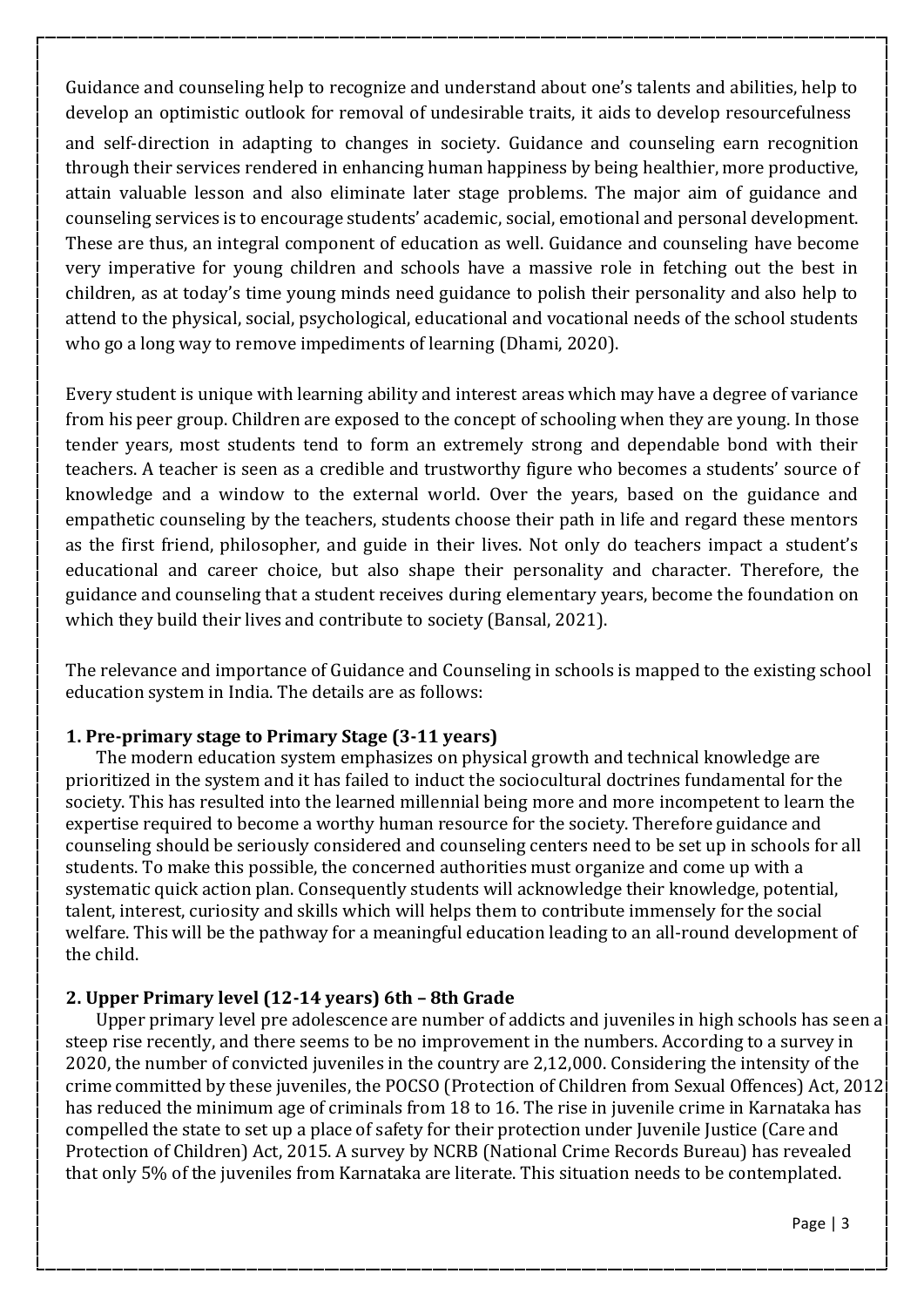### **3. Secondary level to Senior Secondary level (15-18 years) 9th – 12th Grade**

It has been noticed that most of the children endure psychological distress in the school level, which results in them committing suicide as they experience the pressure of higher education. The student suicide rate has been constantly increasing in all states of India. There have been 1.7 lakh registered student suicide cases from 1995 to 2019. According to NCRB report 2020, the student suicides in India rose from 10,335 in 2019 to 14,825 in 2020. It can hinder the development of the country. Children, who are the future beacons of our society, are getting erased as early in their student life without access to proper nurturing. The most appropriate solution for this is to make children conceive education in the most earnest and contentful way possible. Children must be provided with proper guidance from time to time in their school life and to protect them from undergoing psychological distress, counseling should be at their disposal.

# **Major Transition indicated in NEP 2020**

The key overall thrust of curriculum and pedagogy reform across all school stages will be to move the education system towards real understanding and towards learning how to learn - and away from the culture of rote learning as is largely present

today. The aim of education will not only be cognitive development, but also building character and creating holistic and well- rounded individuals equipped with the key 21st century skills.

The Indian education system and successive government policies have made steady progress towards bridging gender and social category gaps in all levels of school education, large disparities still remain - especially at the secondary level - particularly for socio-economically disadvantaged groups that have been historically underrepresented in education. Socio-Economically Disadvantaged Groups (SEDGs) can be broadly categorized based on gender identities (particularly female and transgender individuals), socio-cultural identities (such as Scheduled Castes, Scheduled Tribes, OBCs, and minorities), geographical identities (such as students from villages, small towns, and aspirational districts), disabilities (including learning disabilities), and socio- economic conditions (such as migrant communities, low income households, children in vulnerable situations, victims of or children of victims of trafficking, orphans including child beggars in urban areas, and the urban poor). While overall enrolments in schools decline steadily from Grade 1 to Grade 12, this decline in enrolments is significantly more pronounced for many of these SEDGs, with even greater declines for female students within each of these SEDGs and often even steeper in higher education.

National Education Policy (NEP) 2020 recommends Career Guidance and Counseling for school students. The policy envisages that the curriculum and the pedagogy of the schools must develop among the students a conscious awareness of one's roles and responsibilities in a changing world. Vocational and Career counseling should be made available to all the students and help them in identifying their interest and talent and devise appropriate career pathways. Hence, schools are required to implement a developmental approach by considering career education and guidance proposals with respect to NEP 2020.

1. "Children are unable to learn optimally when they are undernourished or unwell. Hence, the nutrition and health (including mental health) of children will be addressed, through healthy meals and the introduction of well-trained social workers, counselors, and community involvement into the schooling system". [NEP 2020, 2.9]

2. "All participants in the school education system, including teachers, principals, administrators, social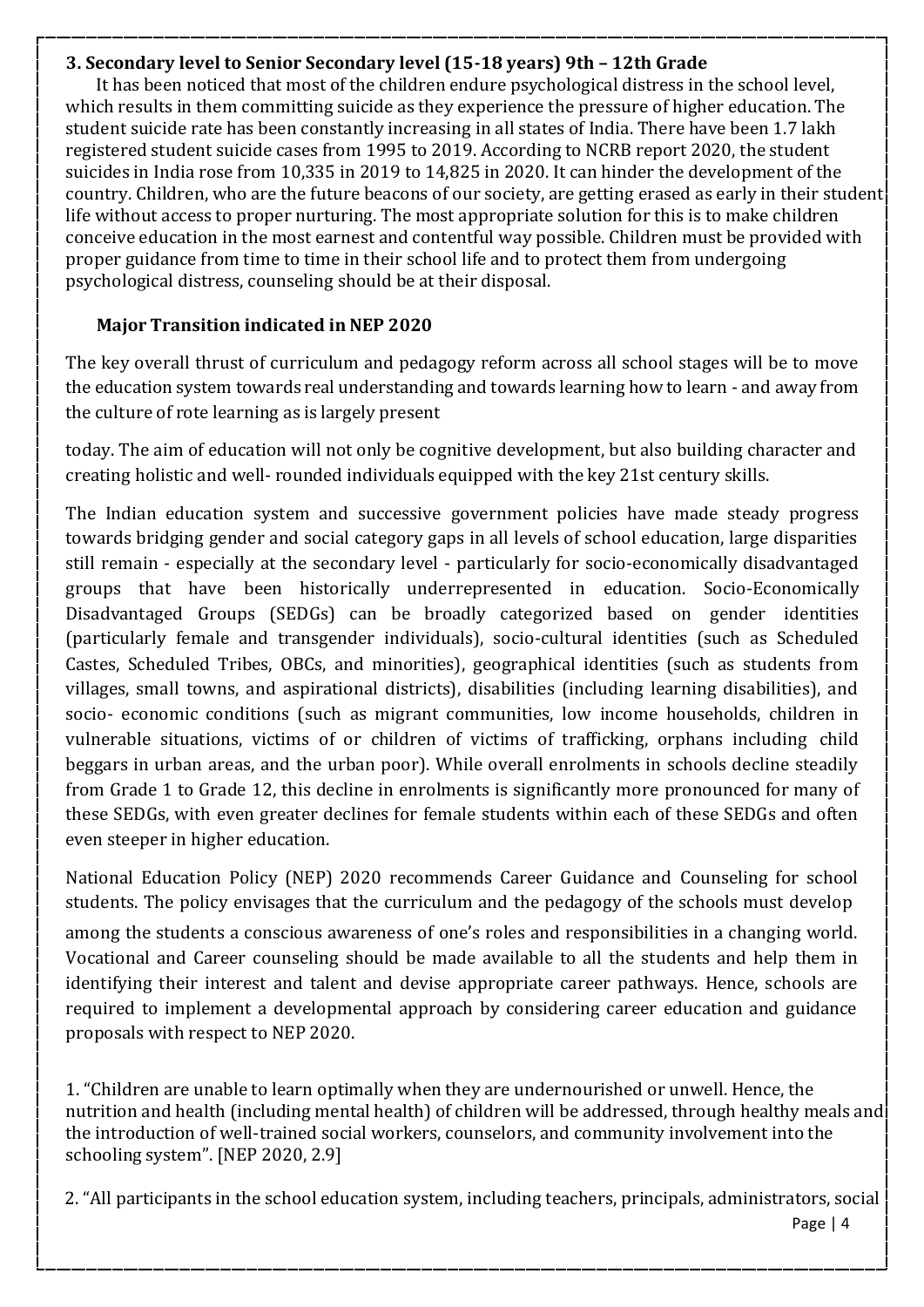workers, counselors, and students, will need to be sensitized to the requirements of all students, the notions of inclusion and equity, and the respect and dignity of all persons". [DNEP 2019, Introduction to Chapter 6]

3. Fundamental principles of the education system include "counselors and/or well-trained social workers that work with and connect with students, parents, schools, and teachers in order to improve attendance and learning outcomes have been found to be especially effective for children in urban poor area;" [NEP 2020, 6.5]

4. "recognizing, identifying, and fostering the unique capabilities of each student, by sensitizing teachers as well as parents to promote each student's holistic development in both academic and nonacademic spheres". [NEP 2020, Principles of this Policy, p.5]

### **Anchors to NEP 2020**

The following quotes have been taken from relevant chapters of the NEP 2020 and Draft NEP 2019 prepared by the Kasturirangan committee (DNEP 2019). Please read Sections 2, 3, 6 and 7 of NEP 2020, and Chapters 2, 3, 6 and 7 of DNEP 2019 in detail.

1. "While the teachers will have the central role in student care and well-being, each school complex will have one or more capable counselors available. The counseling available will range from career guidance to mental health. While there may be other areas of counseling that can be identified and mechanisms established to offer them, the following will be provided: a. Counseling on choice of subjects in secondary grades, including vocational subjects, and on choices in higher education, leading to potential career choices b. Support and counseling on age related growth and development issues, especially during the adolescent years c. Support and counseling on mental health issues, including stress and mood disorders …… This counseling support should also be able to identify cases requiring clinical mental health support". [DNEP 2019, P.7.2.4]

2. "Social workers and counselors will be hired to school complexes … to work with students - and their parents, teachers, … and community members - to help ensure the retention in school and the mental health of all children". [DNEP 2019, P2.16] Position Papers – Vision and Anchors 75

3. The education system will "ensure that every school has: (a) adequate number of counselors/trained social workers and teachers (shared or otherwise)". [NEP 2020, 7.5] "Adequate numbers of social workers will be appointed to the school complexes depending on the student population and the population of adult learners in that geography." [DNEP 2019, P7.2.3]

4. "Explicit training in socio-emotional skills ensures higher levels of attention and emotional and cognitive regulation that are necessary not only for wellbeing, empathy towards others, and lower stress, but also leads to increased academic success". [DNEP 2019, P.4.6.8.6]

5. "Counselors or well-trained social workers connected to schools/school complexes and teachers will continuously work with students and their parents and will travel through and engage with communities to ensure that all school-age children are attending and learning in school." [NEP 2020, 3.3]

6. "…schools, social workers, counselors, and/or health workers will help instruct parents, students, and the community-at-large on good health, hygiene, cleanliness, and timely vaccination practices, and will connect them to the appropriate health services so that children may return to school as soon as possible". [DNEP 2019, P3.9]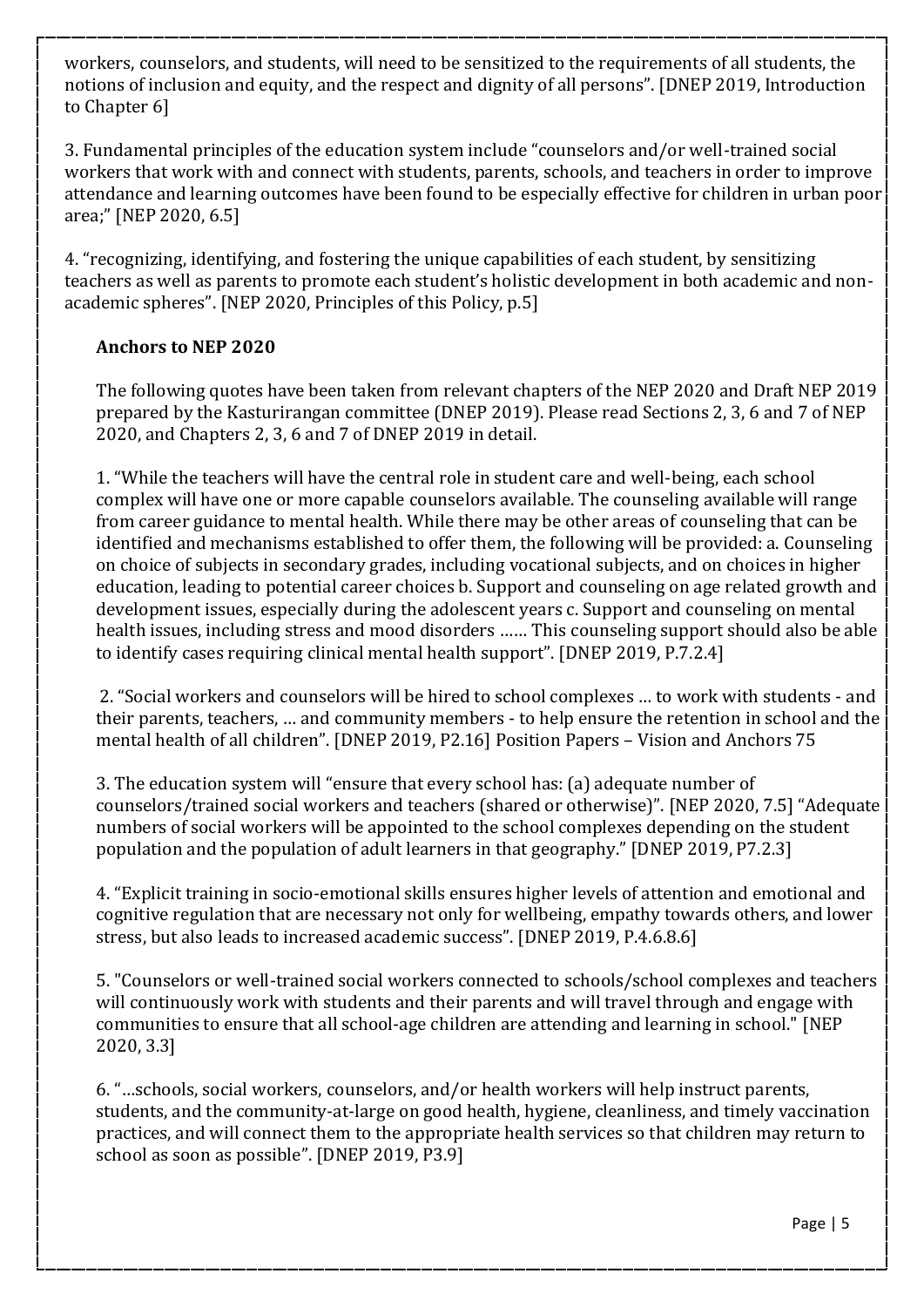7. "The new and existing schools that will enhance access for children in urban poor areas, as per P6.6.1, will also invest in hiring excellent social workers and counselors". [DNEP 2019, P6.6.2]

8. "Social workers and counselors will be hired to school complexes (see P3.8 Draft NEP 2019) to work with students - and their parents, teachers, tutors, …, and community members - to help ensure the retention in school and the mental health of all children". [DNEP 2019, P2.16] "School complexes could also share counselors, trained social workers, technical and maintenance staff, etc. to further support teachers and help create an effective learning environment." [NEP 2020, 5.10]

9. "The mechanisms to make such counseling available will have to be responsive to the practical reality of the school complex, including training some of the teachers or social workers to be able to play the role of counselors, appointing full time counselors for one or more school complexes, and arranging for counselors to visit the schools frequently". [DNEP 2019, P.7.2.4]

10. "Efforts will be made to involve community and alumni in volunteer efforts for enhancing learning by providing at schools: one-on-one tutoring; the teaching of literacy and holding of extra help sessions; teaching support and guidance for educators; career guidance and mentoring to students; etc. In this regard, the support of active and healthy senior citizens, school alumni and local community members will be suitably garnered. Databases of literate volunteers, retired scientists/government/semi government employees, alumni, and educators will be created for this purpose." [NEP 2020, 3.7]



**Figure 1.1 –** Showing the transition from existing and new school structure as per NEP 2020Source: https:[//www.globalcareercounsellor.com/blog/panel-discussion-on-nep-2020-role-of-a-career-](http://www.globalcareercounsellor.com/blog/panel-discussion-on-nep-2020-role-of-a-career-) counselor/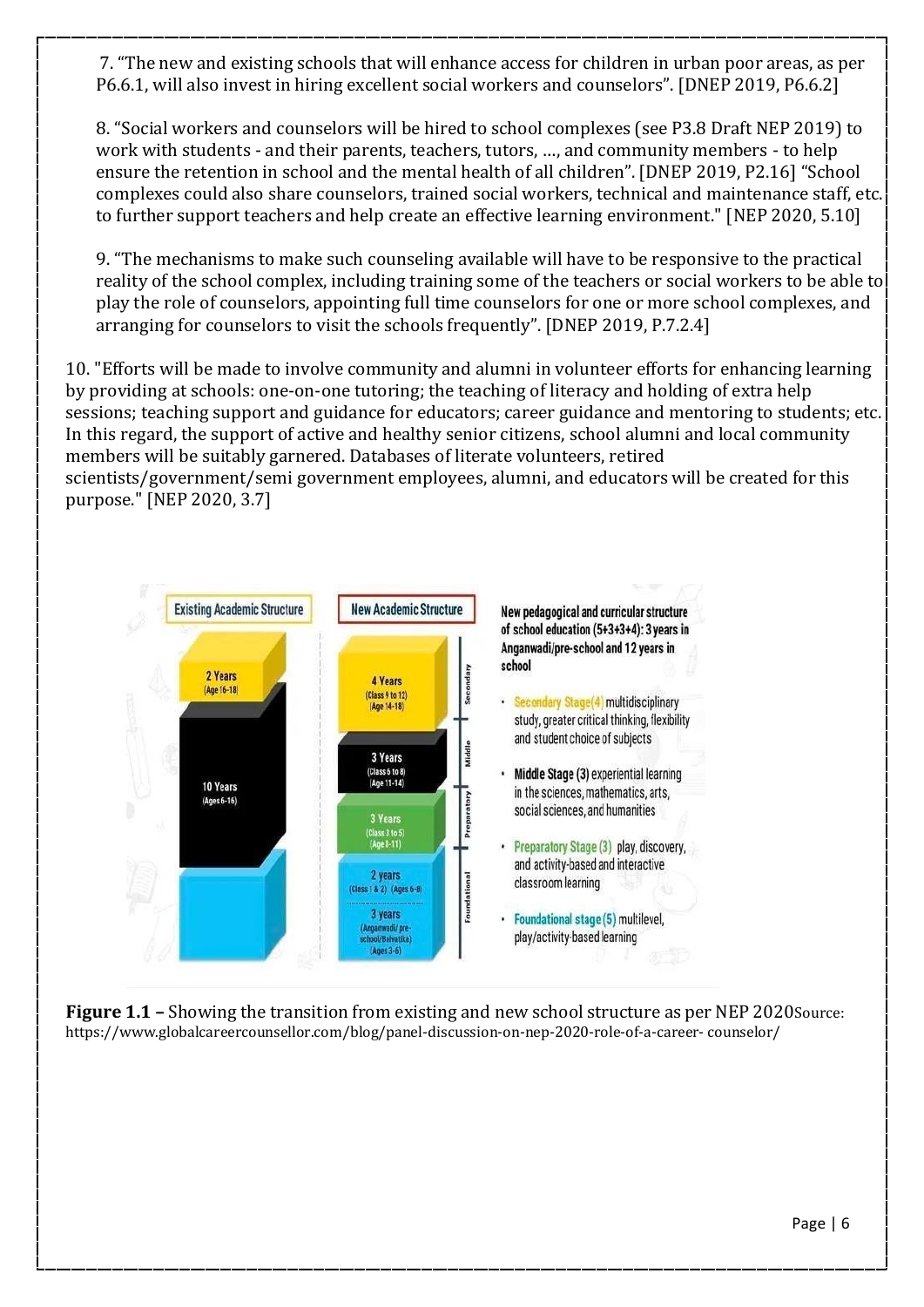| 5 years                   | 3 years                    | 3 years                 | 4 years                   |
|---------------------------|----------------------------|-------------------------|---------------------------|
| <b>Foundation stage3-</b> | <b>Preparatory Stage8-</b> | <b>Middle Stage</b>     | <b>Secondary stage</b>    |
| 8 years                   | 11 years                   | 11-14 years             | 14-18 years               |
|                           |                            |                         |                           |
| 1. To help                | 1. To develop habits,      | 1. To get the best      | 1. To assist the child    |
| satisfactory transfer     | attitudes, interests       | out of their education  | regarding the             |
| from home to school       | and personality            | and to prepare pupils   | possibility and           |
|                           | qualities                  | how to enter the        | desirability of further   |
| 2. To help child in       |                            | secondary schools.      | schooling.                |
| development of            | 2. To plan activities      |                         |                           |
| personality               | and programs which         | 2. To identify          | 2. To acquaint students   |
|                           | aim at development         | learning difficulties   | with the nature and       |
| 3. To diagnose            | of good and healthy        | and the special needs   | purpose of the higher     |
| difficulties in the       | habits and attitude        | of children.            | secondary school or +2    |
| learning                  |                            |                         | curriculum through        |
|                           | 3. To help the             | 4. To develop an        |                           |
| 4. To identify pupils     | children to make a         | insight into the world  | 3. To assist them make    |
| in need of special        | good beginning and to      | of work.                | an assessment of their    |
| education                 | plan intelligently of      | To help potential drop- | own abilities, skills and |
|                           | their education.           | outs to stay in school. | interests and to relate   |
|                           |                            |                         | them with the             |
|                           |                            |                         | curricular courses in     |
|                           |                            |                         |                           |
|                           |                            |                         |                           |
|                           |                            |                         |                           |
|                           |                            |                         |                           |
|                           |                            |                         |                           |
|                           |                            |                         | the higher                |
|                           |                            |                         | secondaryschool           |
|                           |                            |                         | or $+2$ stages.           |
|                           |                            |                         |                           |
|                           |                            |                         | 4. To help to resolve     |
|                           |                            |                         | their personal and        |
|                           |                            |                         | socialproblems.           |
|                           |                            |                         |                           |
|                           |                            |                         | 5. To help students       |
|                           |                            |                         | selecting<br>in           |
|                           |                            |                         | appropriate               |
|                           |                            |                         | vocational career.        |

# **Suggestion- 1.2 Need for Guidance and Counseling at different stages**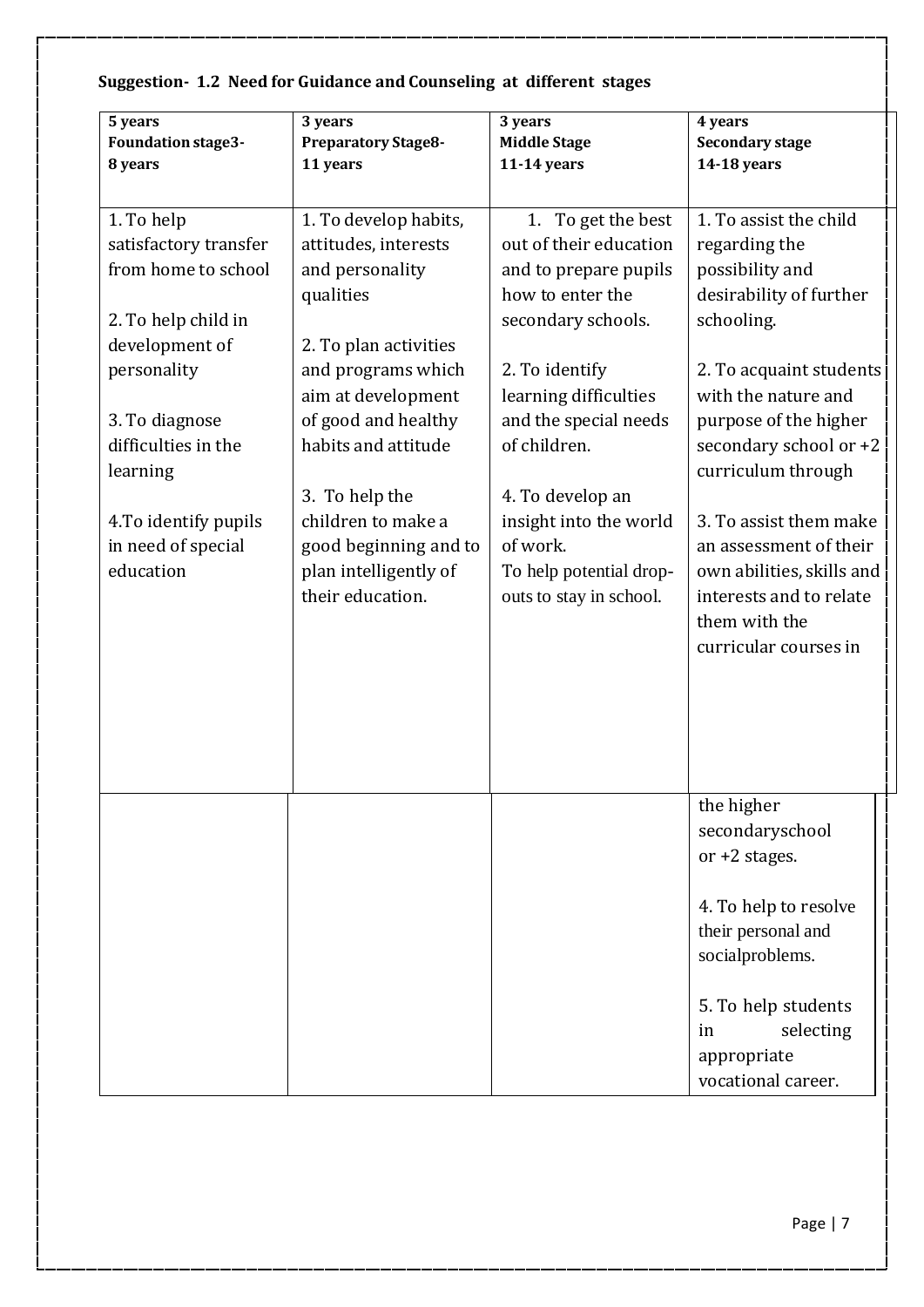### **2. Context**

### **History of Guidance and Counseling**

School counseling has emerged over a century ago as a result of various socio-political and cultural changes in the Western society such as United States. Similar socio-political cultural trends have shaped up school counseling or guidance all over the world including India (Akos, Jain & Gurjar, 2014). Counseling or school counseling in India is still in its infancy stage.

According to the American School Counseling Association (ASCA), school counseling programs are "comprehensive in scope, preventive in design and developmental in nature" (ASCA 2012, p. 51). Likewise, recently, Indian School Counseling Association (ISCA) has developed a national model of Professional School Counselors which is influenced by ASCA and the British Association of Counseling and Psychotherapy (BACP) (Jain, Agaskar, Kakkar, Behl, 2019).

In terms of establishing school or community-based clinics, the first credit goes to Tata Institute of Social Science (TISS), to start their first field action project in 1937 by inaugurating the Child Guidance Clinic (CGC) at Wadia Hospital. Now known as Muskann, Centre for Child and Adolescent Guidance is still continuing outreach programs in school and communities to foster mental health in children [\(http://www.tiss.edu/\)](http://www.tiss.edu/). Around same year, Wadia hospital opened their school health unit and later in 1979, Niar hospital set up their own school mental health clinic (Kodas & Kazi, 2014). The efforts by government funded hospitals and Non-Governmental Organizations (NGO) to build up clinics dedicated to school mental health was mainly focused in urban areas with very limited resources. It is hard to pinpoint the official beginning of school counselors in the Indian school system. The following timeline will provide brief history of school counseling and education system of India (Jain, Agaskar, Kakkar, Behl, 2019).

Arulmani (2007) gave credit to the Acharya Narendra Dev Committee and stated that the Dev committee emphasized the importance of counseling and guidance in education as early as in 1938. Various committee such as the Mudaliar Commission (1952); the Kothari Education Commission (1964 66); the National Policies on Education, (1986 and 1992) have made recommendations for the formalization of counseling services to India at the national level. During 1960s and 1970s, guidance and counseling were considered as pillars of the education system and various guidance related services for students were offered by the Central Bureau of Educational and Vocational Guidance (CBEVG) and professional development activities were operated by the All India Vocational and

Educational Guidance Association (AIVEGA). During that era, the number of schools providing guidance service in one form or the other was 3000. However, most of these schools hired only a career master, who was responsible for disseminating vocational information.

Gradually interest in guidance and counseling related activities started to decline in 1980s and 90s and now again interest in counseling has sparkled around 2000. The Working Group on Adolescence for the 10th Five Year Plan has pushed for counseling services for school going children and adolescents (Planning Commission, GOI). This report has suggested various interventions at the government and non-governmental level such as setting up counseling centers in school and other educational institutes, online counseling services and telephone help lines, and outreach activities for students, teachers and parents. They also made a strong recommendation to appoint qualified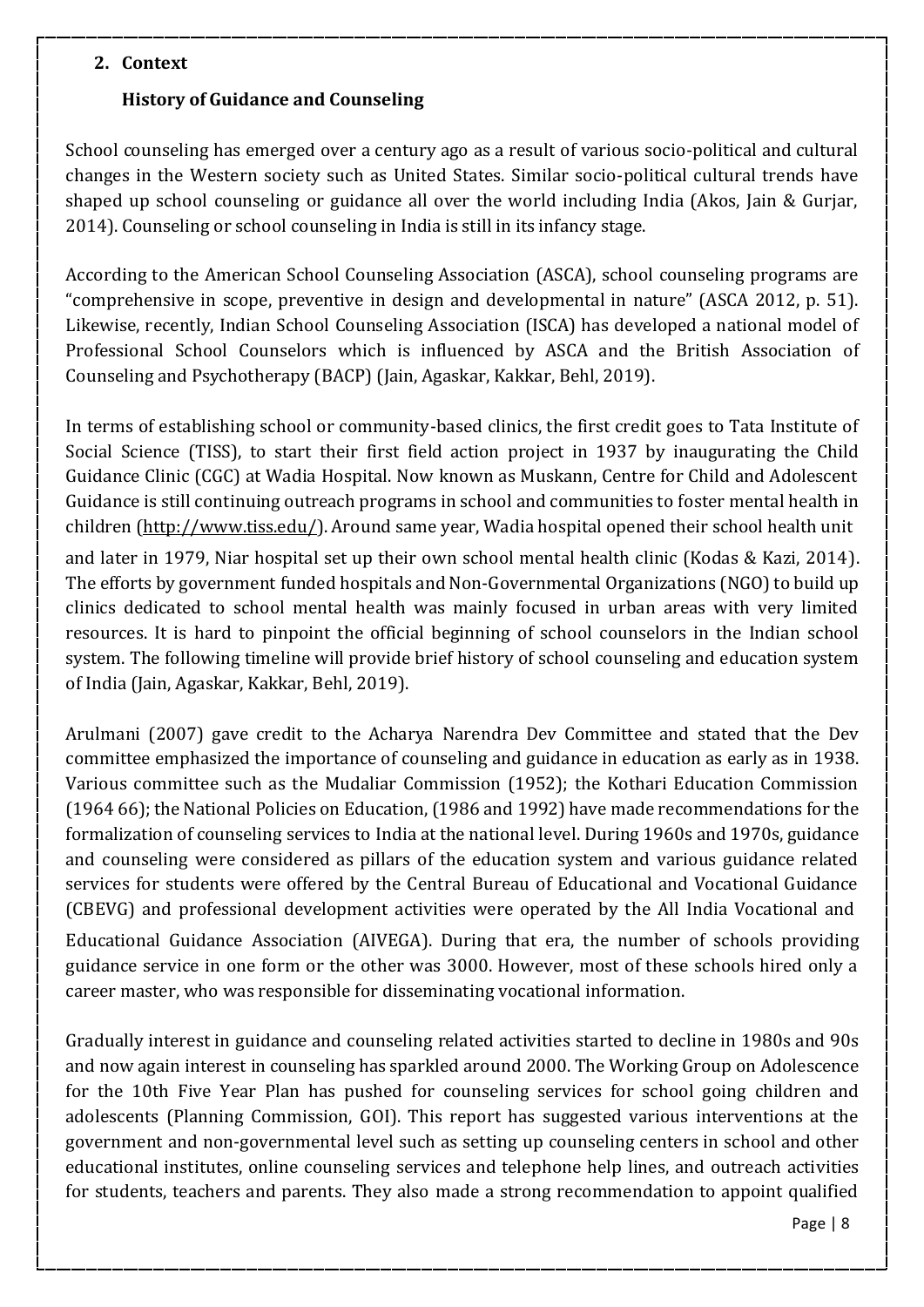counselors at higher secondary schools and intermediate colleges. Secondly, the National Council of Educational Research and Training (NCERT, 2005), also recognized that guidance and counseling be made available in schools to deal with stress related problems and incorporate teachers and parents to lessen stress. They also emphasized on the teachers with a background in guidance and counseling to students in achieving educational, developmental and emotional needs and assisting them to prepare for future vocational life (Jain, Agaskar, Kakkar, Behl, 2019).

During 2000, CBEVG delegated their work to regional and state level Institute of Guidance to help students in the choice of suitable educational curricula and career options (Kinara & Asha, 2008). In 2001, the Central Board of Secondary Education (CBSE), one of the largest education boards in India made it mandatory to have a trained school counselor in all their schools. They also started telephone counseling in various cities to provide help for students during examination time. They trained almost 40 principals and school counselors to provide tele-counseling for almost around the clock. According to Carson et al (2009), CBSE mandated hiring of 9,586 school counselors all over India at their schools. Although this will be considered as a positive change and now more students can use services provided by School Counselors, only 3% or less school-going children attend CBSE affiliated schools and the rest of the other school-going children are part of the State Education Board (Carson, Jain & Ramirez, 2009).

Further, The Ministry of Human Resources Development (MHRD), following a directive of the Supreme Court, appointed a R.K Raghavan committee in 2007 to recommend anti-ragging measures. The Central Board of Secondary Education (CBSE) has adopted the guideline based on Raghavan committee report and encouraging an appointment of a full-time counselor at each level of schooling such as Primary, Upper-Primary, and Secondary/Senior. Every student at Secondary or Senior Secondary level must receive at least twenty sessions of psychological counseling in an academic year. Further, CBSE also encourages parents and teachers to be part of these sessions if required (Compendium of CBSE Circulars-II). As per the ASCA, school counseling programs are proactive and preventive in nature. On the contrary, the need for school counseling programs in India was mainly reactive and academic in nature. It is mainly considered in the context of preventive ragging in educational institutes in India (Jain, Agaskar, Kakkar, Behl, 2019).

# **Current status of Guidance and Counseling in the State of Karnataka**

## **Glimpse of School Education in Karnataka**

Statistics show that the education sector is making significant progress in the Karnataka state. In 2001, the literacy rate was 66.64 %, which increased to 75.60% in 2011. Currently, Karnataka is ranked 9th overall in the literacy rate, the literary growth plans reflect the prospects for the future. The education system is classified as school education, graduate education, technical education, and higher education. There are a total of 62229 schools in the state, including government and private. There are 25278 junior primary schools, 36951 senior primary schools, and 15867 secondary schools. The Karnataka Government which has implemented "The Right to Education Act" for all children is in force. The state has adopted a 10+ 2+ 3 mode of the education system. So, between 1 and 10 years of schooling, pre-school education is 2 years, and graduate education is at least 3 years.

Two language subjects and four optional subjects can be studied in the pre-university system. In the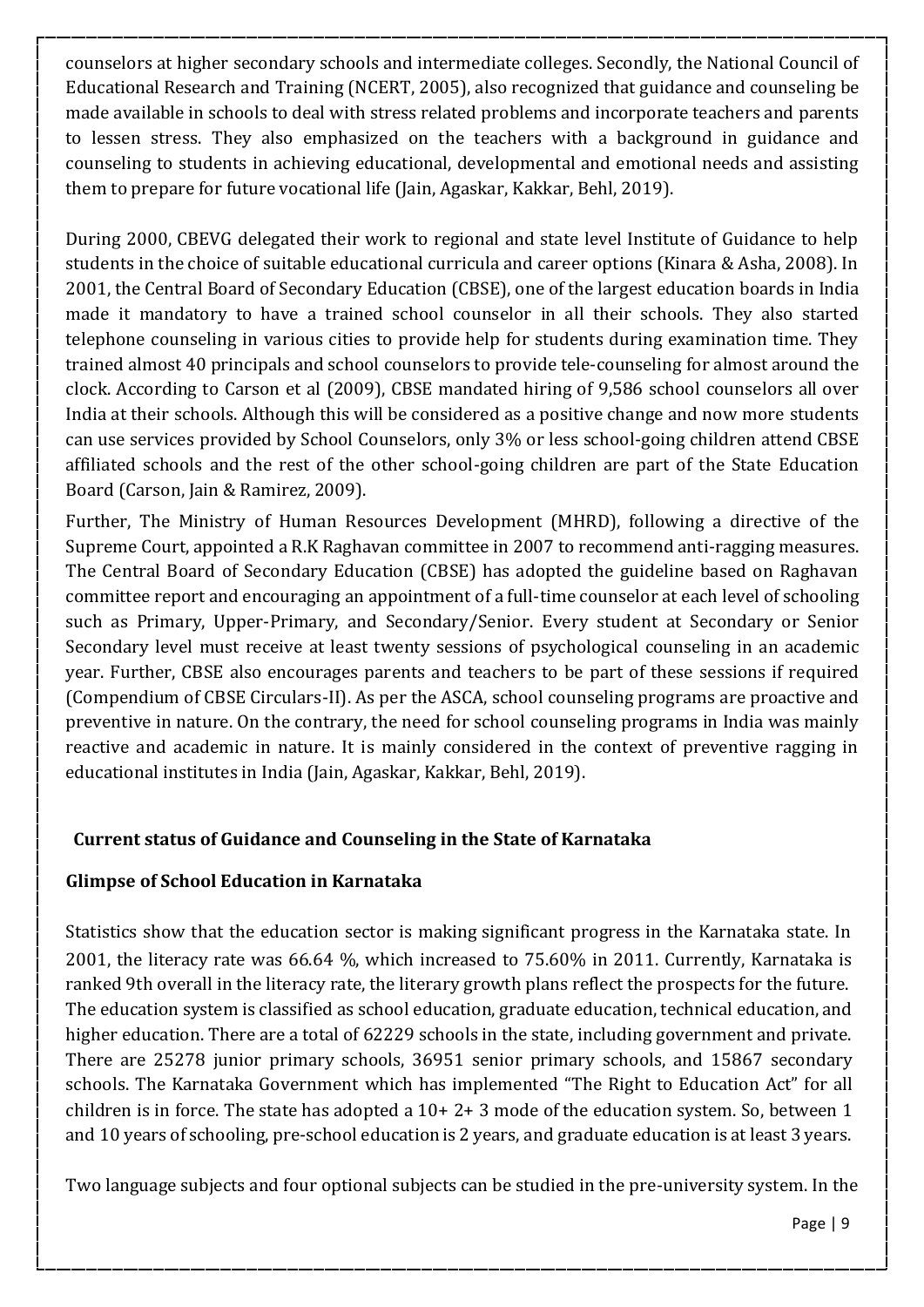arts, commerce and science disciplines, 23 subjects and 11 languages can be studied through 50 combinations. There is 1202 government, 637 aided, 1936 unaided, 165 bifurcated and 13 corporation pre-university colleges in the state.

## **Guidance and Counseling Status in the state of Karnataka**

According to Kodas and Kazi (2014), school counselors can be very helpful to students and parents to cope with metamorphic economic and social changes in Indian society and to maintain their mental health. However, available counseling services are based on Western approaches to psychology and anyone with little or no training can offer counseling services in India (Arulmani, 2007).

Venkatesan and Shyam (2015) conducted an exploratory cross-sectional study in the state of Karnataka in which the role and duties of counselor are still vague and undefined. A content analysis revealed that school counselors wanted to focus on student problems and issues but parents and teachers were keener on academic advising, student discipline, conflict resolution, crisis interventions etc. School administer were expecting school counselors to help them in admissions and staff development. Thus, it showed a disparity in perception of school counselors' role and

responsibility. As per the study, in 101 national and international schools in Karnataka, only 19 out of the 101 had employed counselors for the students.

At state level, DSERT, Bureau of Educational and Vocational Guidance, Directorates of Employment, work for guidance of students. DSERT/State Guidance Bureaus coordinate guidance services at the state level. They organize state level training /orientation for guidance personnel. State Directorates of Employment coordinates vocational guidance program through employment exchanges in states. They also have publication on occupational information.

In Karnataka state, DSERT has designed a training Programme and resource literature in 2011-12 titled "Koushal" i.e., resource literature of Educational and Vocational Guidance for students. Efforts were made to train high school teachers of Government and aided schools of Karnataka. In 2012-13 the schools which were have established Guidance and counseling centers to provide educational and vocational guidance. The structure is as follows:

- a. Committee is formed headed by the Head Master, 2-3 teachers and parents.
- b. Action Plan is prepared for the academic year to conduct guidance and counseling activities.
- c. The services provided through these committees are:
- Student Individual Inventory Services
- Informative Services
- Placement Services
- Follow up Services
- Support Services
- d. Physical resources like separate room, Cupboards, charts, Projectors etc. provided by schools
- e. Material Resources have to be collected by the schools from the Department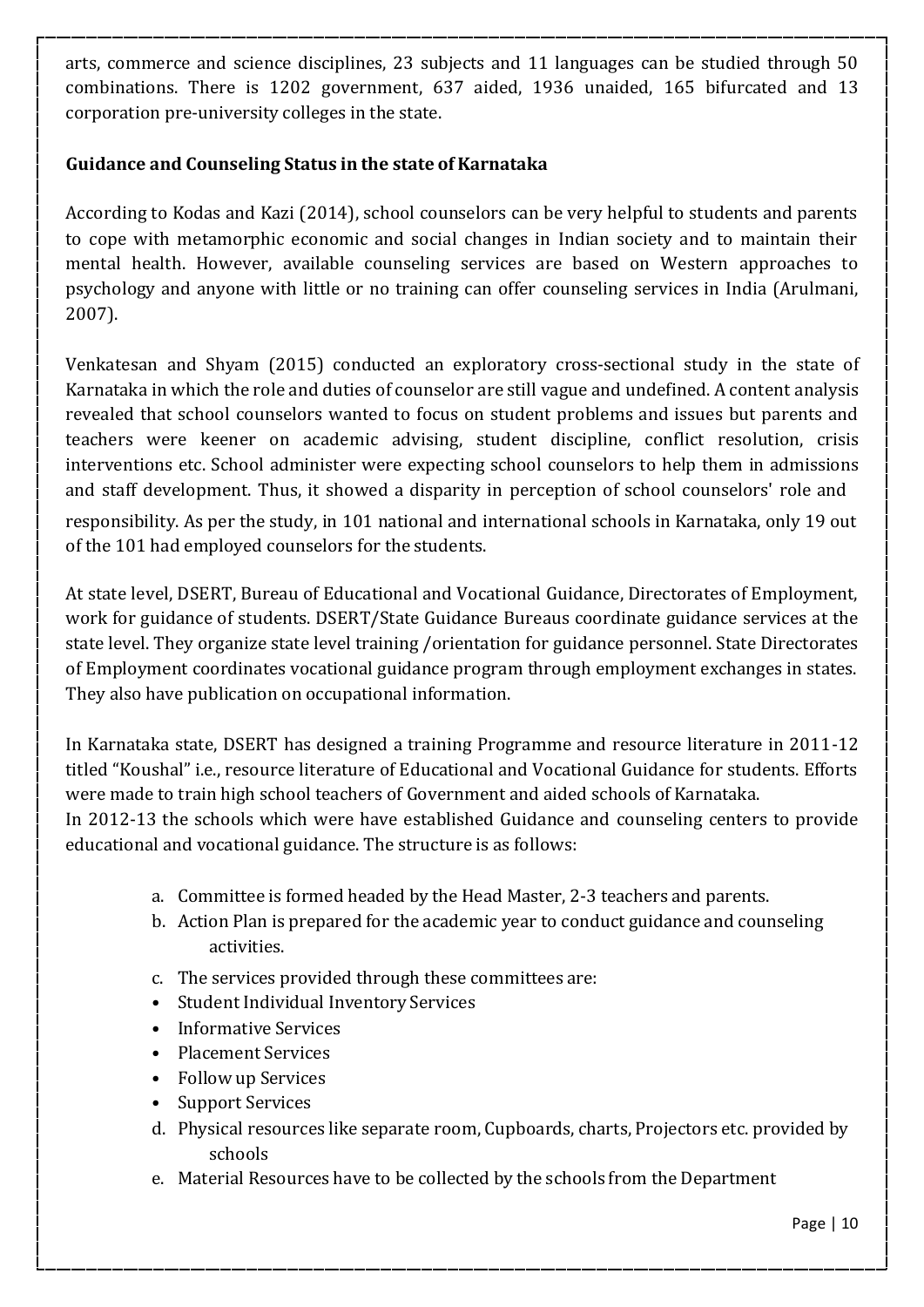With these good objectives guidance centers were established, currently due to lack of guidance, supervision by the officials and DIETS these centers have become inactive.

In collaboration with Health Department from the year 2019-20, Counselors are appointed on adhoc basis and deputed to selected Government Pre – University Colleges and High Schools for one day in a week to conduct guidance and counseling. But appointed counselors are MSW qualified and are unable to deliver the academic and personnel counseling effectively.

## **At college Level(PU)**

- I. In the year 2011 the Director, Department of Pre-University Education passed circular Papushie/shaisha-04/vritti ma ka/2011-12 dated 02.09.2011 to organize special guidance programme one hour in every week. The following guidelines have been suggested.
	- 1. Total 30 hours (periods) in a year. It should start in the month of August and end in the month February.
	- 2. Fallowing subject should involved in the programme.
		- Study Skills 6 periods
		- Achievement Motivation 2 periods.
		- Information about competitive exams 4 periods.
		- Different courses after PUC-
		- Different Entrance Exams
		- Scholarships'
		- Brief anecdotes of Successful people in the society.
		- Psychological Counseling.
	- 3. All colleges should establish Guidance Units .
	- 4. Experts in the district should be utilized.

This programme is also stopped due to lack of guidance , supervision by the officials.

## **Life skill training Programme**.

Pre University college Lecturers and Degree College lecturers for each colleges one lecturer is trained through NIMHANS Bangalore through them every year Life skill workshop will be given to all the students.

Shashi Kumar, General Secretary, Associated Managements of Primary and Secondary Schools in Karnataka, said that except a few elite schools, most institutions do not have counselors. "It is practicality unviable to appoint in-house counselors. Most schools refer students to outside counselors," he added. Parents said that now with pre-board examinations starting in various schools in February, counselors are needed.

"Over the pandemic, the number of students approaching me for problems had reduced. Now with classes restricted to three to four hours a day, there is said to be a lack of time, hence counseling has been suspended," said the counselor (The New Indian Express, 2021).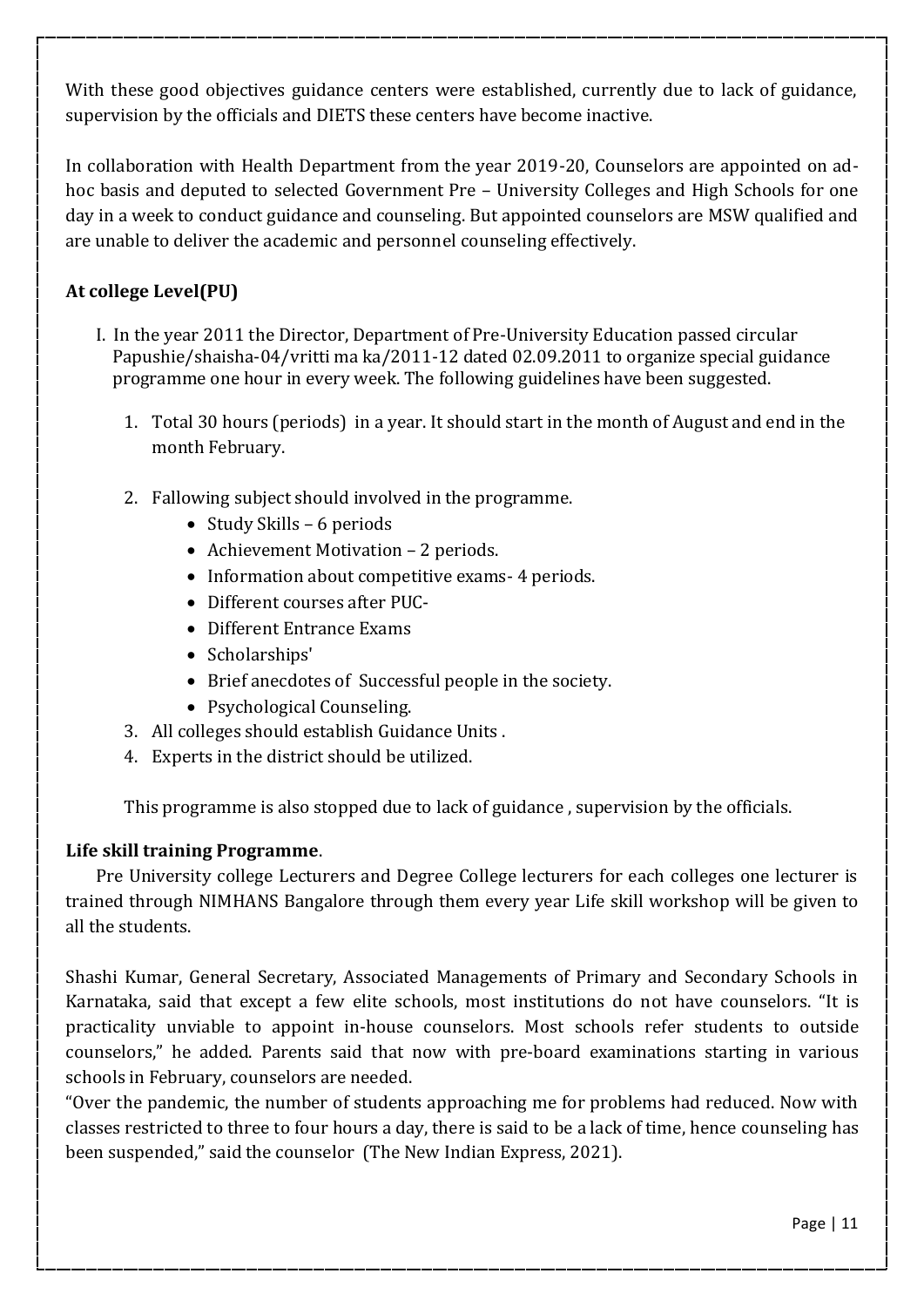# **3. Concerns and Challenges Challenges related to Guidance & Counseling**

The principle of guidance and counseling in schools is to make progress in academic achievement, increase acquisitions and application of conflict resolution, promote affirmative study attitudes and behavior and reduce school dropouts of the children.

Students fall victim to the stressful academic environment and the high expectations of their parents. It is debatable whether this rat-race brings out performance in students or not but what is clear from several researches is that it definitely brings out performance anxiety in them. That's when the need of a school counselor becomes even more demanding. Dr. Anjana Dogre, Counselor for Udgam School for Children adds, "the change in lifestyle, upbringing of kids, medical conditions, growth of technology, nuclear family, and lack of guidance from grandparents has led to a vacuum in children's' lives, they need someone to confide their personal problems."

School kids, who are at the peak of vulnerability at this age, need a neutral and non-judgmental counselor who not only understands their feelings, but also helps them in ventilation of feelings and emotions. The Capital's leading Senior Consultant Clinical Psychologist and Director of PALS, Deepali Batra says that schools are the logical point of entry to increase the efficacy of mental health services to children and adolescents. And yet the deployment of counselors in schools remains as an elusive phenomenon in the country.

Experts say psychological problems such as using gadgets excessively, insomnia, suicide attempts, depression, anxiety, school refusal, gaming disorder, substance abuse, relationship problems, conflict with parents, learning and behavioral problems are on rise.

"Most of the children going through such emotional disturbances who receive mental health services at all, the school system has been the sole provider. Offering services in the schools improves access to treatment," says Batra. Children spend a majority of their time in school and their problems can be identified, dealt with, and improved through counseling thus, avoiding big damages. Adding to that, school counselor for Udgam School, Vidhi Shah stresses on the importance of counseling, for not just students, but also their parents who fail to even recognize their kids' problems, "parents are unable to bring a balance in their parenting approach and that, sadly plays with the child's emotional& mental well-being."

"The teachers in today's times prefer limiting their classroom interaction to the syllabus and the students, who spend a majority of their time in school, end up suffocating in their own bubble of disillusionment, walled with books and examinations," says a Delhi University Professor.

The fact still remains the same, counseling is still as important because the human capital development requires inputs into training as well as health, as ill health impedes learning. Simply put: "healthy (happy) students' study better." Pratap Sharan, a professor in the Dept. of Psychiatry, AIIMS says, raises concern regarding the mental well-being of the youth of our nation. What are we as parents, school authorities, and the policy makers of India doing to produce healthy and happy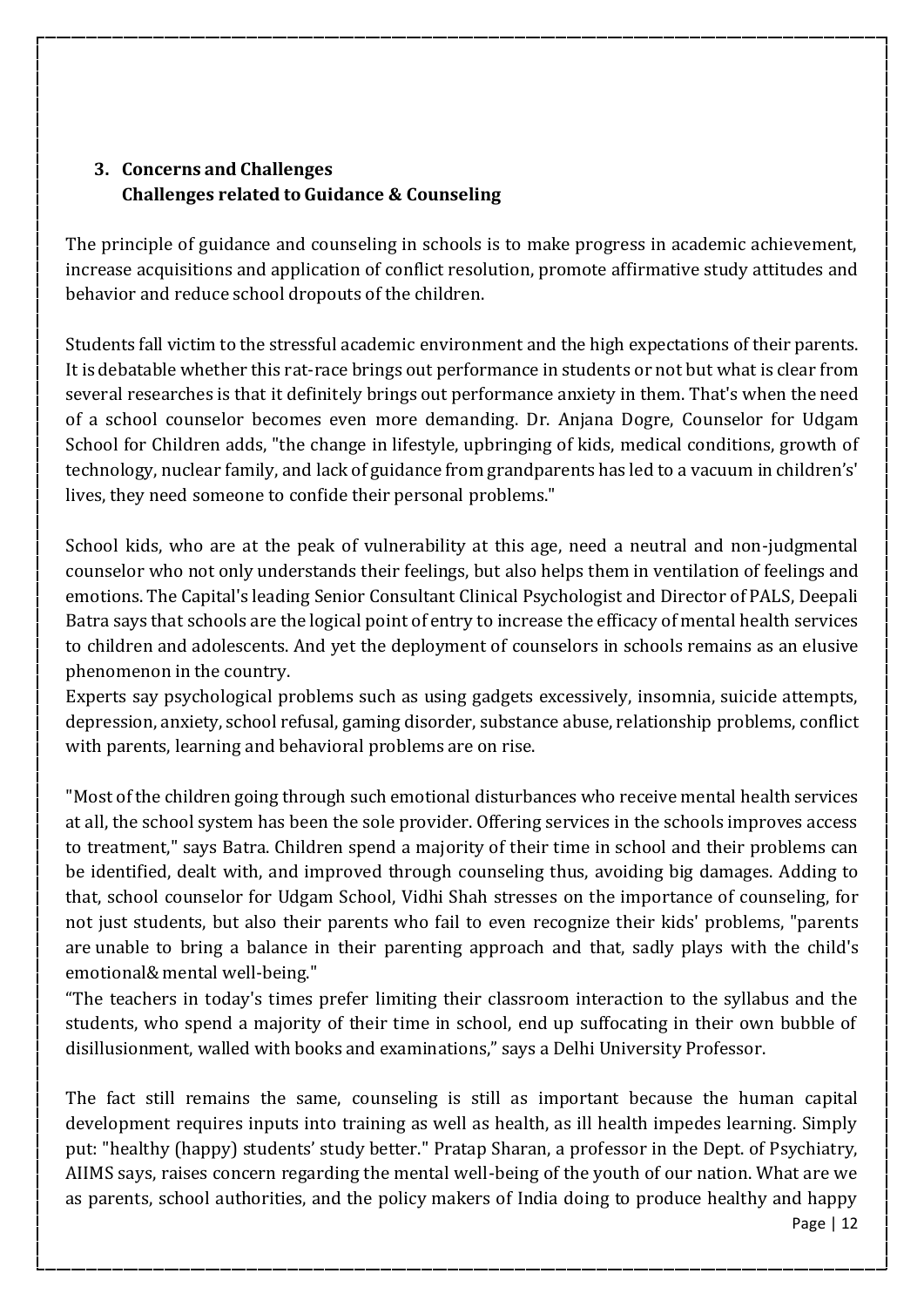#### students? (Gaur, 2019)

It is important to assess whether the Indian society is ready to accept the services of a counselor or is burdened with stigma towards this service. The study by Kodad and Kazi (2014) highlights the following:

There is definitely a need for counseling in schools in India. ii. It is evident with the increasing number of suicide cases among school students. iii. Changing family trends such as working mothers, divorces, single parent families have reduced the emotional cushioning provided so far by most of the Indian families. iv. Also, the immense technological advances, the increased social life and issues such as drug abuse have contributed to stress and strain on the students.

Challenges related to Guidance and Counseling

| Challenges                                            | 5 years<br>Foundation<br>stage<br>3-8 years | 3 years<br>Preparatory<br>Stage<br>8-11 years   | 3 years<br>Middle Stage<br>$11-14$ years                       | 4 years<br>Secondary<br>stage<br>14-18 years |
|-------------------------------------------------------|---------------------------------------------|-------------------------------------------------|----------------------------------------------------------------|----------------------------------------------|
| Educational                                           | Communication,<br>reading writing           | Mastering<br>fundamentals of<br>school subjects | Helping them<br>to shift from<br>concrete level<br>to abstract | Application<br>$\sigma$ f<br>knowledge,      |
| Vocational                                            |                                             |                                                 |                                                                | I                                            |
| Remedial teaching                                     | I                                           | I                                               | I                                                              | I                                            |
| Personal guidance                                     | $\mathbb I$                                 | I                                               | $\mathbb I$                                                    | $\mathbb I$                                  |
| Orientation programs                                  |                                             |                                                 | D                                                              | $\mathbb I$                                  |
| Study habit programs                                  |                                             |                                                 | $\begin{bmatrix} \phantom{-} \end{bmatrix}$                    | I                                            |
| Scholastic aptitude                                   |                                             |                                                 | O                                                              | I                                            |
| test                                                  |                                             |                                                 |                                                                |                                              |
| Counseling for drop                                   |                                             |                                                 |                                                                | I                                            |
| outs                                                  |                                             |                                                 |                                                                |                                              |
| Referring severe cases<br>to outside agencies         | I                                           | I                                               | I                                                              | I                                            |
| General orientation to<br>secondary school<br>streams |                                             |                                                 | Π                                                              |                                              |
| Counseling to<br>students from other                  |                                             |                                                 | Π                                                              | Π                                            |
| schools                                               |                                             |                                                 |                                                                |                                              |
| Assisting students and<br>parents for stream          |                                             |                                                 |                                                                | II                                           |
| Orientation for                                       |                                             |                                                 |                                                                | I                                            |
| occupation/placement                                  |                                             |                                                 |                                                                |                                              |

### **Limitations within which the state has to work**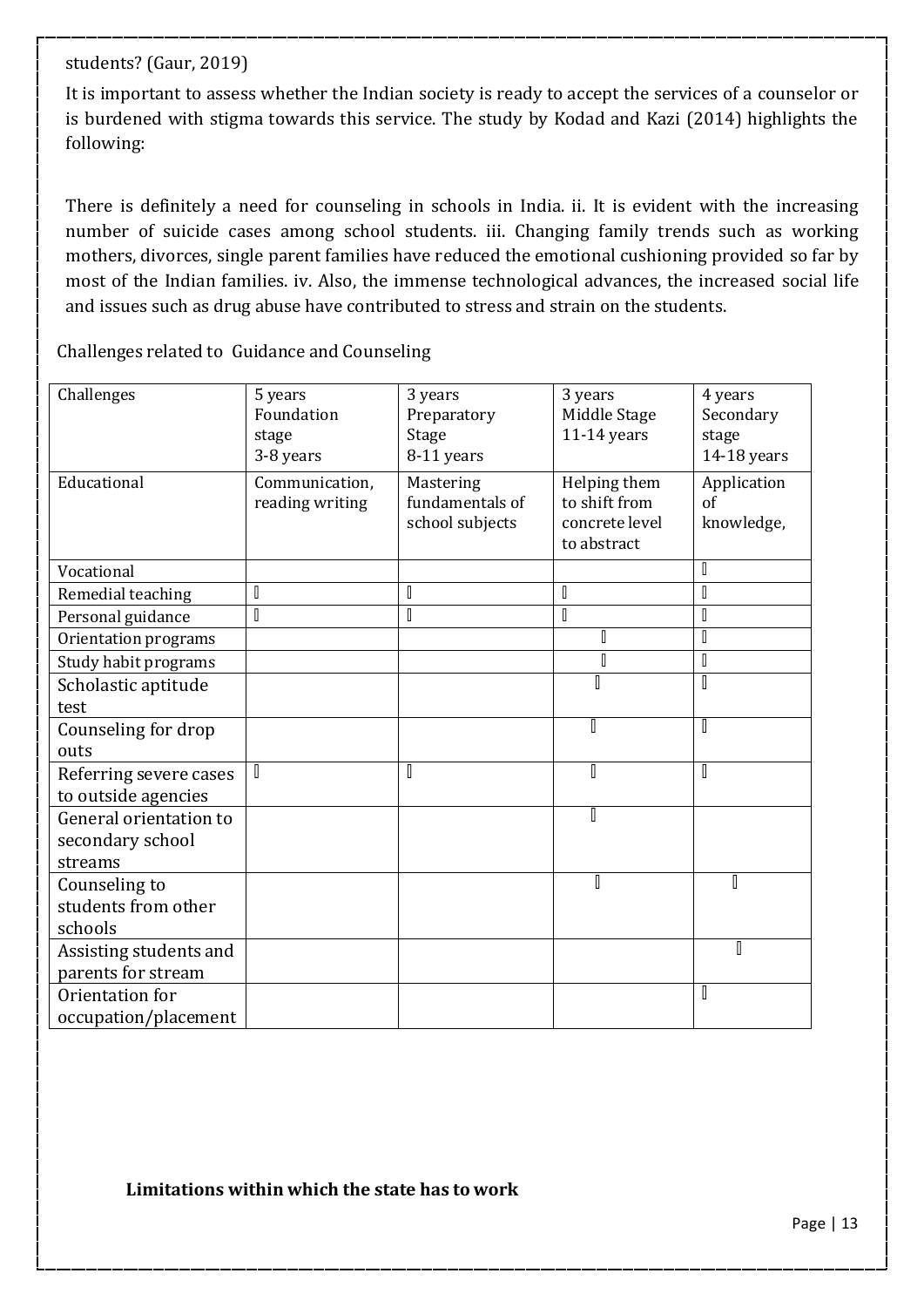The current education counseling system of India still follows the conventional methods of counseling. Studies have revealed that education counselors confront numerous difficulties like non-accessibility of sufficient assets, absence of time, absence of parental help and backing from school organization, lack of expert training and supervision, stress due to high-intensity work pressure. Findings uncovered that educational counselor defy a ton of snags which contrarily affects the nature and quality of counseling offered in the country. Some of the facts limitations are as follows:

**Awareness -** It is evident from a report that 60% of the school principals are rigid and stick to the idea of not incorporating education counseling in their curriculum.

**Details and knowledge** – A study suggests that 60% of educational counselors lack proper access to reference books and resources required for proper guidance.

**Distance learning** – Findings are suggestive that around 20% of the education counselors lack proper training in counseling.

**Data storage** – A report stated that around 70% of educational counselors are unable to excel in their careers due to the non-usage of Information Technology Bhartiya and Agrawal (2021).

## **4. Way Forward**

Guidance services as essential educational support service has to be recognized, and given a place in the education system

Availability of qualified personnel are scarce and efforts should be made to produce adequate manpower.

Guidance and counseling as part of curriculum. Guidance should be regarded as an integral part of education and not as a special, psychological or social servicewhich is peripheral to educational purposes. It is ―meant for all students not just for those who deviate from the norm in one direction or the other. Every child has the potential to develop self-understanding which includes understanding of abilities, interests, behaviors, attitudes, values, conflicts, anxieties, likes,

dislikes, impulses emotions, goals and one's role in society (Adegoke,2004).

In this view, guidance and counseling functions can be carried out through the curriculum by integrating guidance philosophy and practices through curricular offerings thereby adopting a proactive and preventive approach. To address the developmental needs and concerns of students at different stages of schooling, a professionally trained person, a counselor or a teacher-counselor is required to work within and with the system. The purpose of guidance and counseling services is to help each student develop as an individual in his or her own right, make

choices and set goals on the basis of his or her strengths. By attending to the special needs and requirements of students belonging to different social, economic and cultural backgrounds, guidance and counseling helps students engage in the educational process and, thereby, benefit from the curricular experiences (Alutu, 2006).

Guidance programme, which provides students with information, skill and necessary services in the early school years, has been found to be effective in preventing problems from occurring later in school years (Bergin, Miller, Bergin & Koch1990). Counseling is a service under the guidance programme. Alutu (2006) asserted that to facilitate learning the instructor should consciously

Page | 14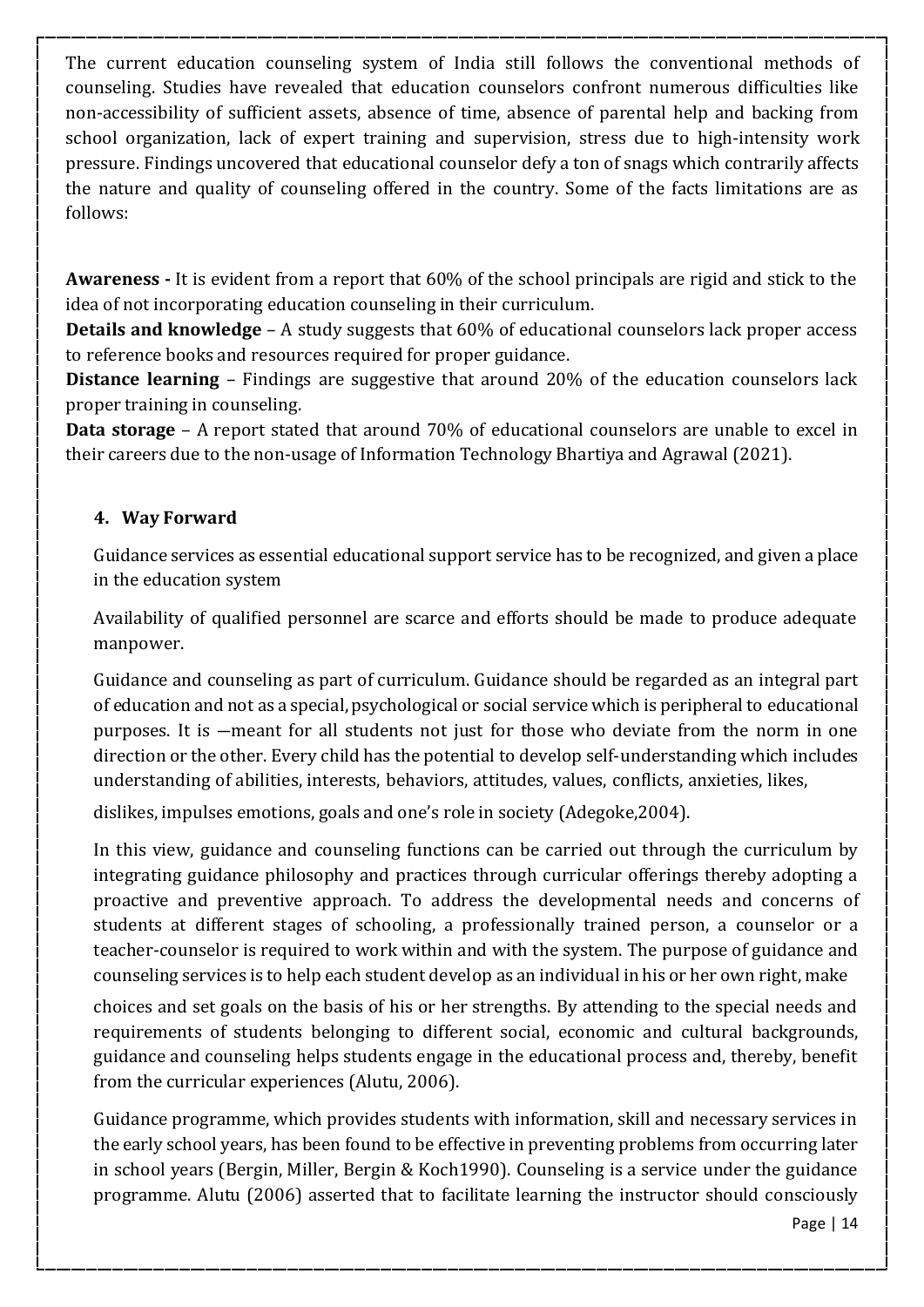adopt instructional strategies that will allow for guidance of the learners.

In carrying out the policy implementation in terms of Counseling and Guidance, the focus areas have to be developing and applying strategic planning and management principles in guidance and counseling, resource mobilization, facilitating the development of the programme and Monitoring and Evaluation of the programme.

## **5. Recommendations**

Research demonstrating the effectiveness of school counseling is compelling and needs strong consideration from a policy perspective. Several studies point to the benefits associated with regular access to a school counselor, particularly with students most in need of interventions and support in high-poverty districts (Carrell & Carell, 2006; Dvorsky, 2014; Lapan, Gysbers, Stanley & Pierce, 2012; McIntosh, 2010; Wood, 2013). Another study showed the value of staffing school counselors at the elementary level. Students in districts with the assistance of school counselors beginning in kindergarten, produced higher graduation rates, higher college entrance and persistence rates, lower chronic absenteeism rates, and fewer out-of-school suspensions when compared to schools with schools' counselors beginning in 6th grade (Parzych, Donohue, Gaesser, & Chiu, 2019).

Economists have found that hiring a school counselor was three times as cost effective in increasing academic achievement and reducing student misbehavior as hiring an additional teacher to reduce class sizes (Carrell & Hoekstra, 2014) Together these studies provide important insight into the impact of school counselors on student success when allotted the time and resources

The varied areas school counselors can effectively be utilized are to improve student behavior, academics and access to career options. " Counseling will be alive in the twenty-first century, but its metamorphosis may challenge the comfort level and stretch the imagination of the twentieth-century counselor."

Competent and qualified school counselors provide high quality services to ALL students in the areas of academic, career and social emotional learning. No longer are school counselors considered a

resource for identified students – all students deserve and have the right to the fundamental resources and services provided by school counselors.

Some of the recommendations for effective implementation of Guidance and Counseling services in the schools are as follows:

## **Pre - School Diagnosis**

As a diagnostic tool, pedagogical observation analysis and assessment will assist the teacher and the institution in understanding the child's readiness for school and the learning process. Development Needs Assessment

- o The teacher has to identify the individual child's development levels covering educational, psychological, physical abilities and environmental aspects which has a bearing on the child's development.
- Page | 15 o Specifically for age 3 – 6 years Pedagogical Observation will help teachers identify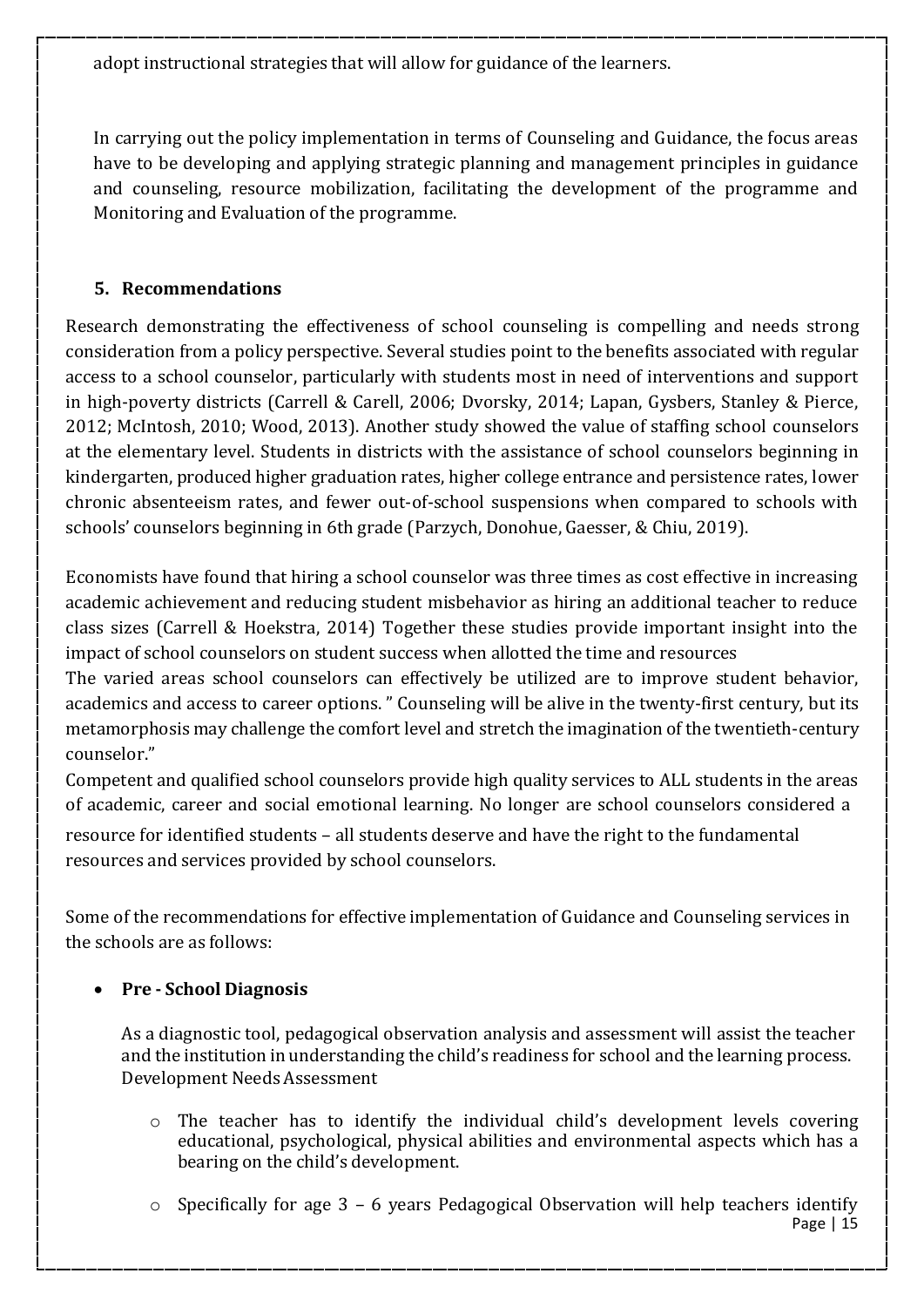### **Post Diagnostic Process**

A system of using Performance / Functional Behavior assessment, results in helping the teachers plan the further course of action in terms of giving guidance to the child as well as the parents.

#### **Career Guidance and Counseling**

The education setting needs to arrange Career Orientation visits to see and learn about the workplace and the environment for certain professions and Vocational Training Centres across all levels of schooling. In addition, at the higher levels of school education, Career Planning sessions as part of the school schedule will help students make mindful decisions about their career and build a successful future pathway.

The schools need to have a system of updating relevant and updated information regarding education and career to a given level of education. For this, the support of industry experts, career counselors and assessment companies would add value to the process.

The initiative would be effective when parents would be enlightened about the child's interest and choice of career in Parents' – Teachers' meeting and builds a support system.

### **Teacher Counselors Perceptions on Effectiveness of Guidance and Counseling**

The entire process of pre and post diagnosis will help the teacher identify learning difficulties, risk behavior, language disorders, special abilities, talents and aptitude and interest areas based on which further measures can be planned. This process has to be collaborative with all the teachers and the Head of Institution carrying out problem – prevention tasks and activities. In order to help the teachers, understand the nuances of Guidance and Counseling, a Certificate program covering Psychology, Pedagogy, Speech therapy, Career Advisory and Educational Therapy may be offered. If this has to be a reality, teachers have to develop a growth mindset and believe that Guidance and Counseling programmes create independent and successful citizens for the future.

### **Resource Support**

 $\bullet$ 

The teachers have to be equipped with adequate training covering the latest theories and techniques of Counseling, new challenges on the personal, psychological and social aspects, paradigm shift in the career pathways and emerging technologies and other school ecosystem related facets. The Guidance and Counseling Centers also need to be equipped with adequate reference materials on Personal, Academic and Vocation Counseling, use a tech-platform to maintain students' profile and have a mechanism of follow up as the child progresses to higher levels in the same institution.

- **Regulation -** Have a Board Policy and Administrative Regulation that defines the scope of the comprehensive guidance and counseling program in the schools i.e., across all stages of schooling and all types of schools.
- **Multi-Tiered System of Support** A three-tiered system of increasingly intensive interventions that are comprehensive in scope, preventative in design and developmental in nature can be applied. In Tier I and Tier II, rather than a "wait to fail" approach, school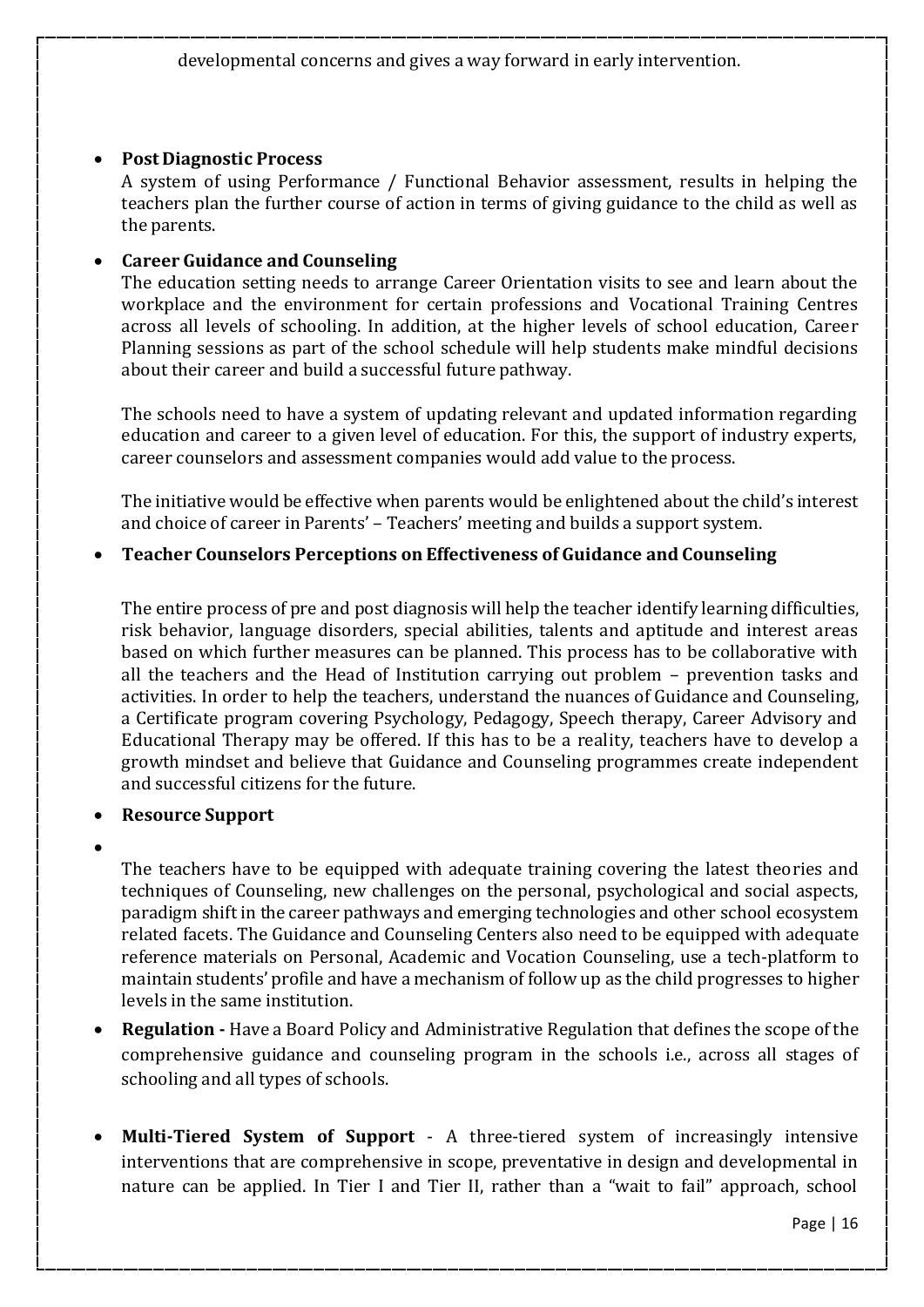counselors can frequent monitor student progress, which allows for early identification of academic and behavior issues at the first sign of trouble. Additionally, school counseling teams can maintain a reflective Professional Learning Community (PLC) process to target a range of interventions extending from students in danger of failing to those with behavioral, attendance or social/emotional challenges and everything in between. When issues with students and their families are determined to be severe (Tier III), school counselors can refer them to professionals for intensive therapeutic interventions.

- **Define Accountability Outcomes**  School Teachers and counselors can directly impact certain measurable accountability outcomes such as Student Achievement, Course Access, Pupil Engagement, Parent Engagement, School Climate and Other Student Outcomes.
- **Happiness Curriculum**  The school time table may have a period dedicated as Happiness period instead of using other nomenclature which carries a stigma in our society, such as counseling, mental issues and others.
- **School counseling leadership**  Maintain "School counselors' job responsibilities defined and protected so that they can do the important tasks they are trained to do. Given the complexity and ever-increasing societal pressures, school counselors need high-quality and consistent professional development along with structures, support and oversight at the district and state level, in order for them to fully realize their potential to equitably help all students achieve and flourish".
- **Counselor as member of the Leadership team**  The School counselor may be made a member of the leadership team in the educational institution in order to break the silos and myth of considering counseling as a separate entity.
- **Professional Body –** There can be School Counselor's Association in order to have continued professional development and evaluate their contribution.
- **Accreditation of Guidance and Counseling Programs –** Strengthen the counseling programs and profession by defining the counselor's role, eligibility, training, and supervision. Get appropriate accreditations and recognition such as the International registry of Counselor Education (IRCEP) application of Council for Accreditation of Counseling and Related Educational Programs (CACREP).
- **Licensing for Professional Practice**  In order to maintain quality outcomes, it is essential to have licensing for the counselors', which may also be offered to teachers in the school system. For instance, according to Rehabilitation Council of India (RCI), clinical psychologist, vocational counselors, rehabilitation social workers, rehabilitation psychologist, rehabilitation counselors can apply to register in the Central Rehabilitation Register.
- **Establish the quality standards**  It is imperative to establish a uniform code of conduct, ethics and requirements to practice as "counselors" in the state. For instance, have education in "Guidance and Counseling", as part of the Teacher education curriculum, and have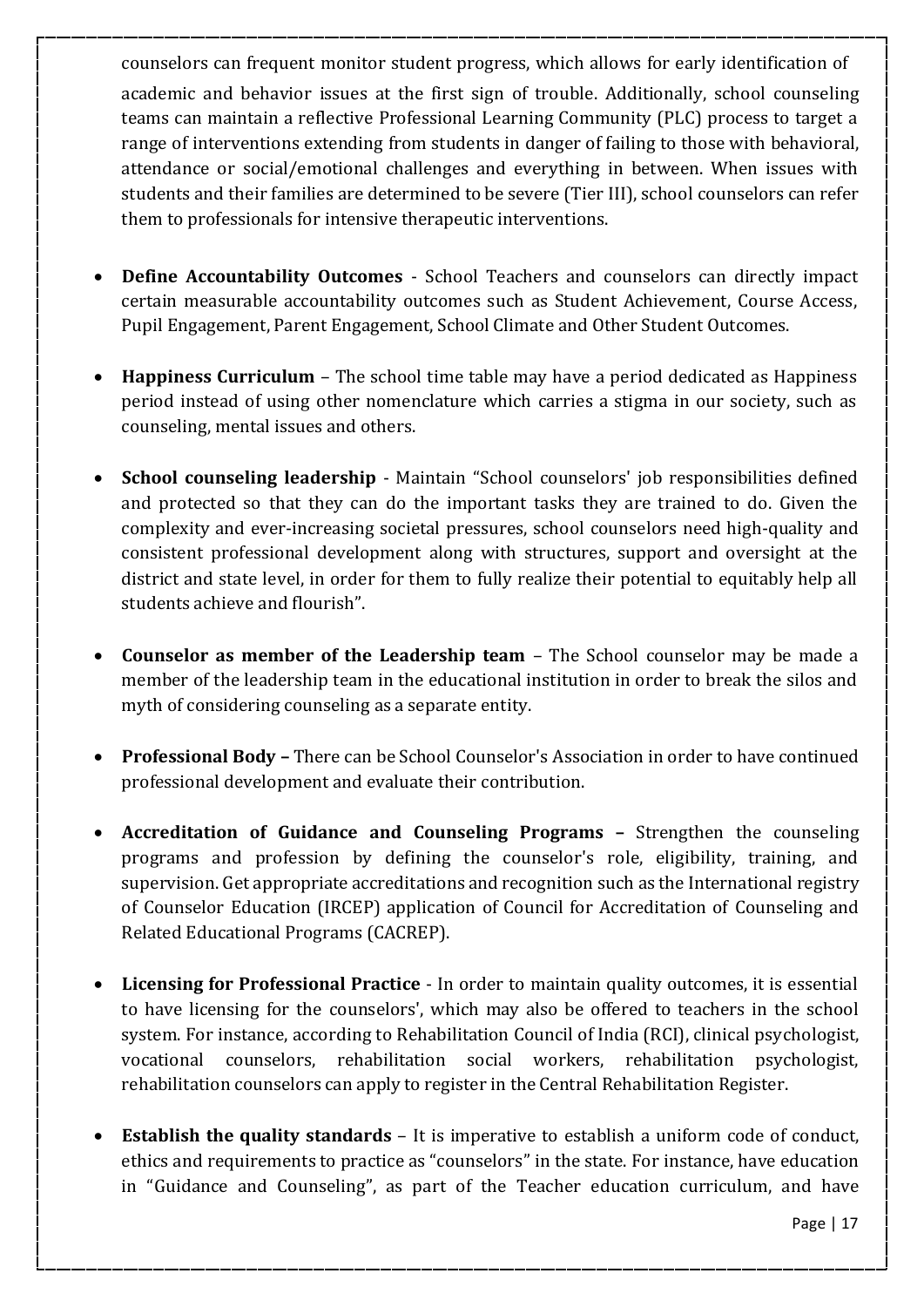mandated minimum hours of work experience and supervised training under a qualified professional or practitioner (as we do not have the concept of Licensing).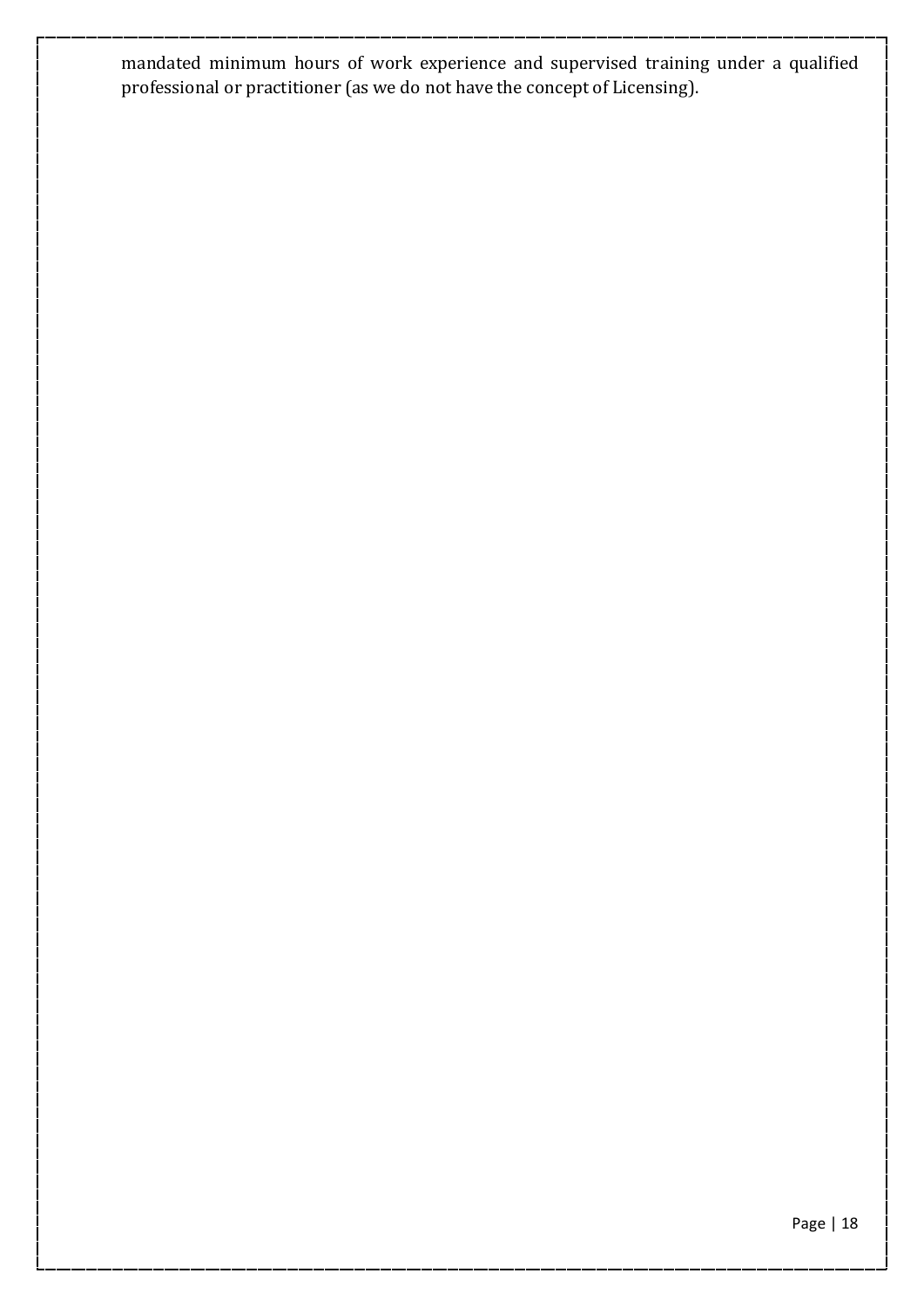The school systems have to be places of support and comfort to students. A child needs a helping hand in behavior change, developing coping strategies, understanding values and ethics, building an optimistic outlook towards self and life, forming self – direction and resourcefulness, enhancing happiness and productivity and ultimately in becoming a socially productive, morally upright and intellectually alive citizen of the society.

### Recommendations

| Aspects                                                                                                         | 5 years<br><b>Foundation stage</b><br>3-8 years                                                                   | 3 years<br>Preparatory<br>Stage<br>8-11 years | 3 years<br>Middle<br>Stage<br>$11-14$ years                                          | 4 years<br>Secondary<br>stage<br>$14-18$ years                                       |
|-----------------------------------------------------------------------------------------------------------------|-------------------------------------------------------------------------------------------------------------------|-----------------------------------------------|--------------------------------------------------------------------------------------|--------------------------------------------------------------------------------------|
| Delivery<br>Setting<br>(Integration into<br>School<br>the<br>system)                                            | Teacher<br>plays<br>pivotal<br>role<br>in<br>providing warmth<br>to kids                                          | Learners<br>interest to be<br>taken care      |                                                                                      |                                                                                      |
| Delivery Methods<br>(Pedagogy)                                                                                  | Child cantered<br>Play way                                                                                        | Participatory                                 | Group<br>learning<br>Discovery<br>learning                                           | Nurture<br>creativity<br>and<br>originality                                          |
| Content<br>&<br>Materials                                                                                       | Play materials                                                                                                    | Concrete<br>materials                         |                                                                                      |                                                                                      |
| <b>Teacher Training</b><br>and Eligibility                                                                      | NTT/Diploma                                                                                                       | D El Ed                                       | <b>B</b> Ed                                                                          | Masters with<br><b>B</b> Ed                                                          |
| Infrastructure<br>required                                                                                      |                                                                                                                   |                                               |                                                                                      |                                                                                      |
| Stakeholder<br>involvement<br>-Parents<br>$-Govt$ ./<br>Management<br>-Teachers<br>-Support Staff<br>-Community | Need<br>to<br>$CO-$<br>ordinate and aim<br>for<br>providing<br>healthy<br>environment<br>for<br>the child to grow | $\overline{v}$                                | $\boldsymbol{\eta}$                                                                  | $\boldsymbol{\mu}$                                                                   |
| Changes required<br>in Process                                                                                  |                                                                                                                   |                                               | Appointing<br>counselors                                                             | Appointing<br>counselors                                                             |
| Follow<br>up<br>measures<br>&<br>(Monitoring<br>Documentation)                                                  |                                                                                                                   |                                               | Counseling<br>need to be<br>documented<br>Child can be<br>called<br>for<br>follow up | Counseling<br>need to be<br>documented<br>Child can be<br>called<br>for<br>follow up |

## **6. Conclusion**

As rightly said, life is a journey of uncertainties, despite best efforts, we are met with situations we have not planned for. In such times, the investment made by the school, the teachers, the counselors and the parents, in shaping an individual and building the strength of character, confidence and reassurance is what comes to the rescue of a student.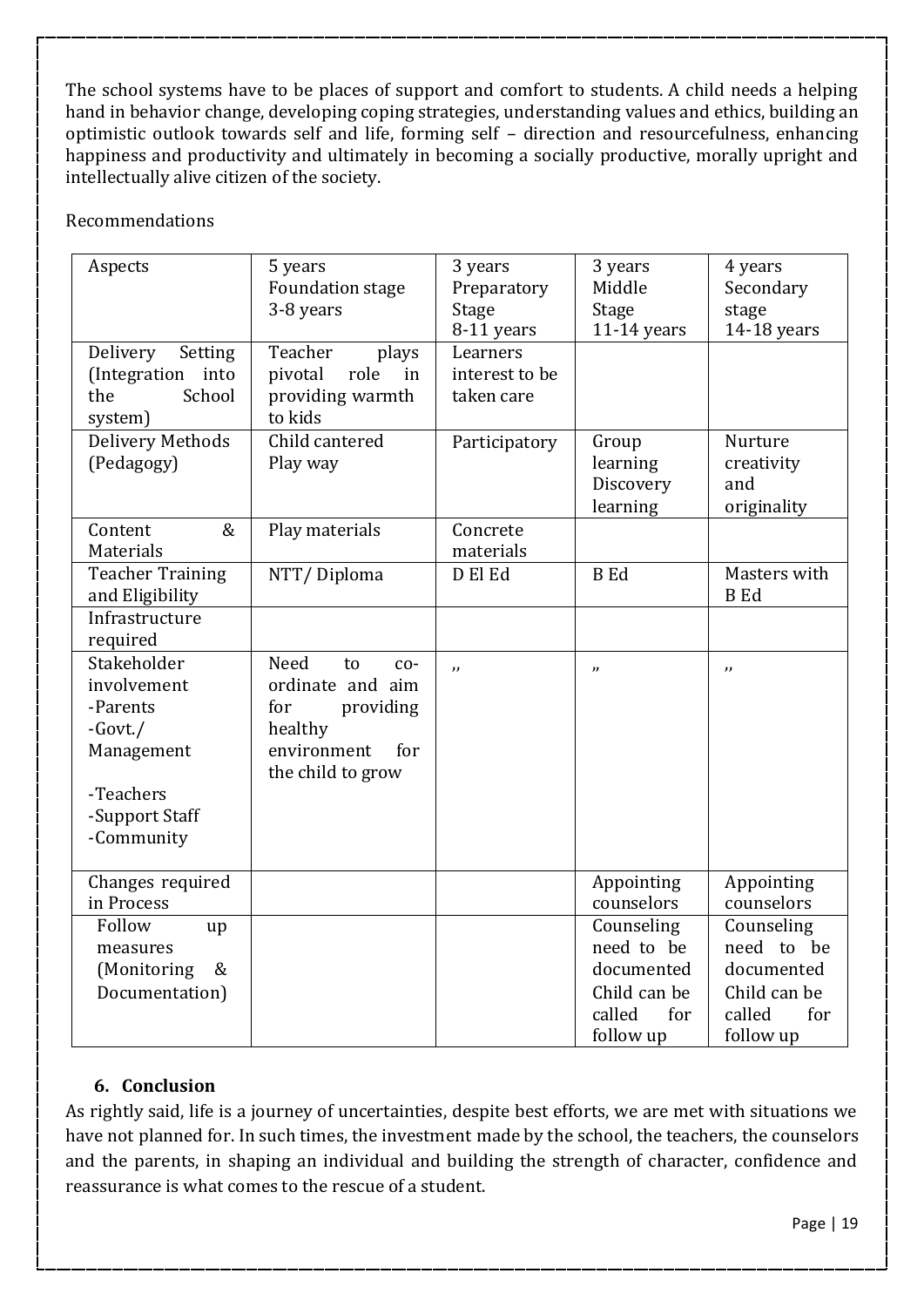## **7. References**

Adegoke, A.A. (2004). Counseling Curriculum for Schools in Nigeria. A publication of the Counseling Association of Nigeria. Ilorin, Goshen Print Media Ltd.

Alutu, A.N.G. (2006). The Guidance Role of the Instructor in the Teaching and learning Process. Journal of Instructional Psychology Vol 33 No1 pp 44-49. Beard R. and Hartley, J. (1984). Teaching and Learning in Higher Education London: Harper

Bansal, Rajiv (2021) Importance Of Guidance And Counseling In aStudent's Life retrieved from

Bergin, J. J., Miller, S. E., Bergin, J. W., & Koch, R. E. (1990). The Effects of a Comprehensive Guidance model on a Rural School's Counseling program. Elementary School Guidance & Counseling, 25,37– 45.

Bhartiya, Piyush and Agrawal, Rachit (2021) The Challenges in the Current Education Counseling System that can be Addressed through Technology. Retrieved from [https://www.highereducationdigest.com/the-challenges-in-the-current-education-counselling](https://www.highereducationdigest.com/the-challenges-in-the-current-education-counseling-system-that-can-be-addressed-through-technology/)[system-that-can-be-addressed-through-technology/](https://www.highereducationdigest.com/the-challenges-in-the-current-education-counseling-system-that-can-be-addressed-through-technology/)

Dhami, Manisha ( 2020). There Is an Emerging Need for Guidance and Counseling. Psyche retrieved from <https://www.psychreg.org/need-for-guidance-and-counselling/>

Gaur, Purvi (2019). Indian Schools Need Counselors As Mental Illness Strikes Early In Children. Retrieved from https[://www.indiatimes.com/news/india/indian-schools-need-counsellors-as](http://www.indiatimes.com/news/india/indian-schools-need-counsellors-as-)mental-illness-strikes-early-in-children-367015.html

<http://bweducation.businessworld.in/article/Importance-Of-Guidance-And-Counselling-In-a->Student-s-Life/03-06-2021-391857/

[http://www.ncert.nic.pdf.](http://www.ncert.nic.pdf/)

https[://www.globalcareercounsellor.com/blog/panel-discussion-on-nep-2020-role-of-a-career](http://www.globalcareercounsellor.com/blog/panel-discussion-on-nep-2020-role-of-a-career-)counselor/

Jagriti Kumari (2019) Free career counseling for rural, urban school students in Karnataka, Education Times retrieved from [https://www.educationtimes.com/article/school](https://www.educationtimes.com/article/school-guide/70877221/free-career-counselling-for-rural-urban-school-students-in-karnataka)[guide/70877221/free-career-counselling-for-rural-urban-school-students-in-karnataka](https://www.educationtimes.com/article/school-guide/70877221/free-career-counselling-for-rural-urban-school-students-in-karnataka)

Jain, Sachin, Agaskar, Vaibhavee, Kakkar, Shannon and Behl, Malvika (2019). School Counseling in India. Journal of Muallim Rifat Faculty of Education, 2019, 1(2),24-39.

Kodad H.S and Kazi S.A. (2014). Emerging area of Counselling in Schools in India. International Research Journal of Social Sciences, Vol. 3(3), 44-47.

Page | 20 Kushala S. (2015) "Study highlights the role, plight of school counselors" Bangalore Mirror published